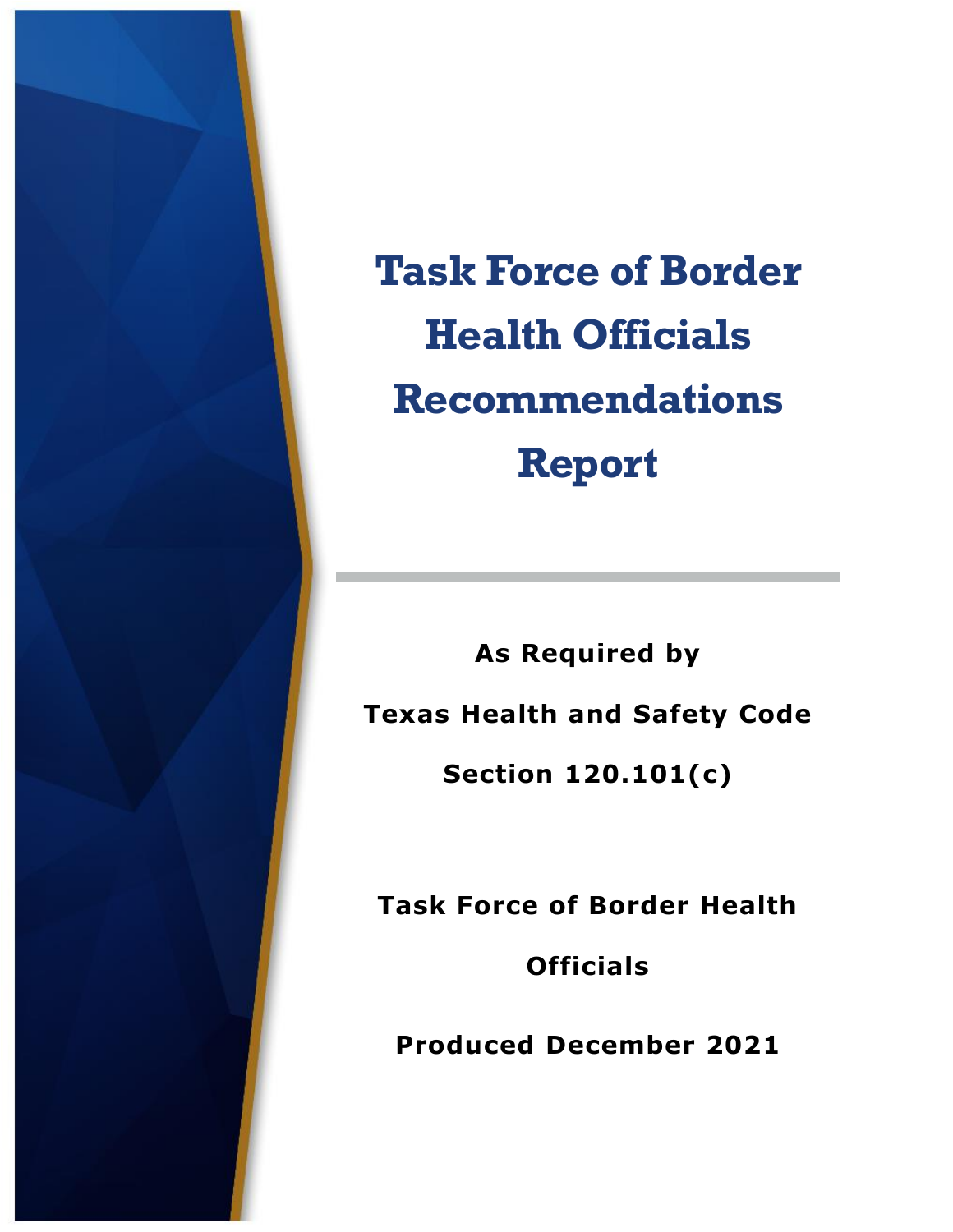# **Table of Contents**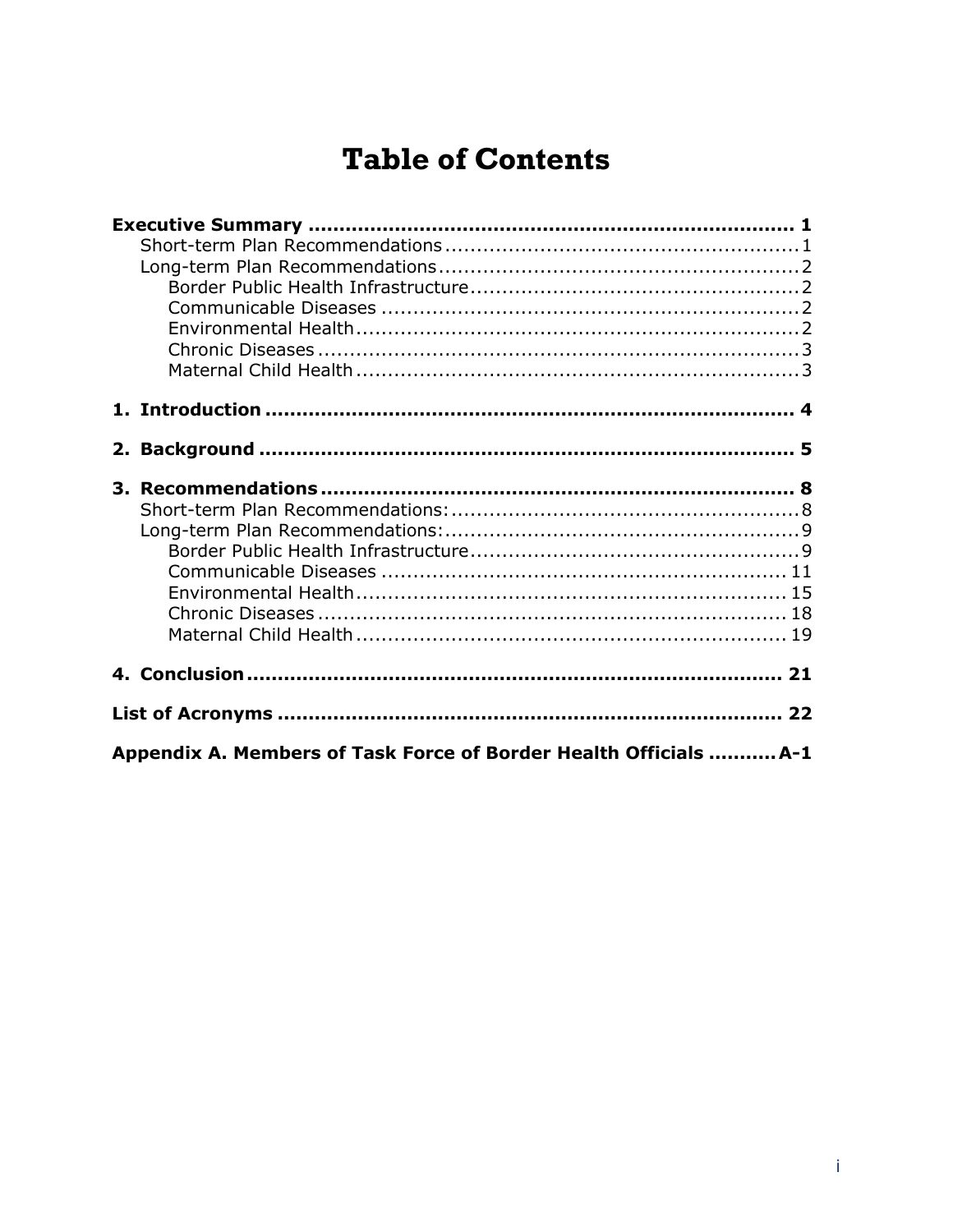## <span id="page-2-0"></span>**Executive Summary**

The Task Force of Border Health Officials (TFBHO) was established by [Senate Bill](https://capitol.texas.gov/BillLookup/History.aspx?LegSess=85R&Bill=SB1680)  [1680](https://capitol.texas.gov/BillLookup/History.aspx?LegSess=85R&Bill=SB1680) in 2017. Its role is to address border public health concerns affecting residents who live along the 1,254-mile Texas border from Brownsville to El Paso. The TFBHO meets quarterly and produces recommendations to the Texas Commissioner of Health by November 1 of each even-numbered year. The Task Force is administratively supported by the Texas Department of State Health Services but is not an office in the agency.

Because COVID-19 significantly impacted border health in 2020, this report includes short-term recommendations pertaining to pandemic response. The long-term recommendations are based on the border public health priorities established in the TFBHO's 2018 inaugural year.

The TFBHO submits the following recommendations:

## <span id="page-2-1"></span>**Short-term Plan Recommendations**

- 1. Complete the border surveillance and laboratory capacity assessment and expand it to include capabilities for laboratories to report results and positivity rates directly to local health departments.
- 2. Establish and make available local laboratory and testing capabilities available to border public health departments that is regularly available and accessible at low to no cost including university agreements and state labs.
- 3. Strengthen and support strategies to improve coordination with Mexico via the Texas Department of State Health Services Office of Border Public Health.
- 4. Involve the School Health Advisory Council in the school response plans to communicable disease reporting and outbreaks, including COVID-19; school ventilation; food safety and preparation; and preventative measures.
- 5. Conduct a survey on ventilation and air-conditioning in coordination with the Texas Education Agency and Health and Human Services Commission in nursing home and school facilities.
- 6. Add COVID-19 surveillance of premature births to the Birth Defects Program at the Texas Department of State Health Services.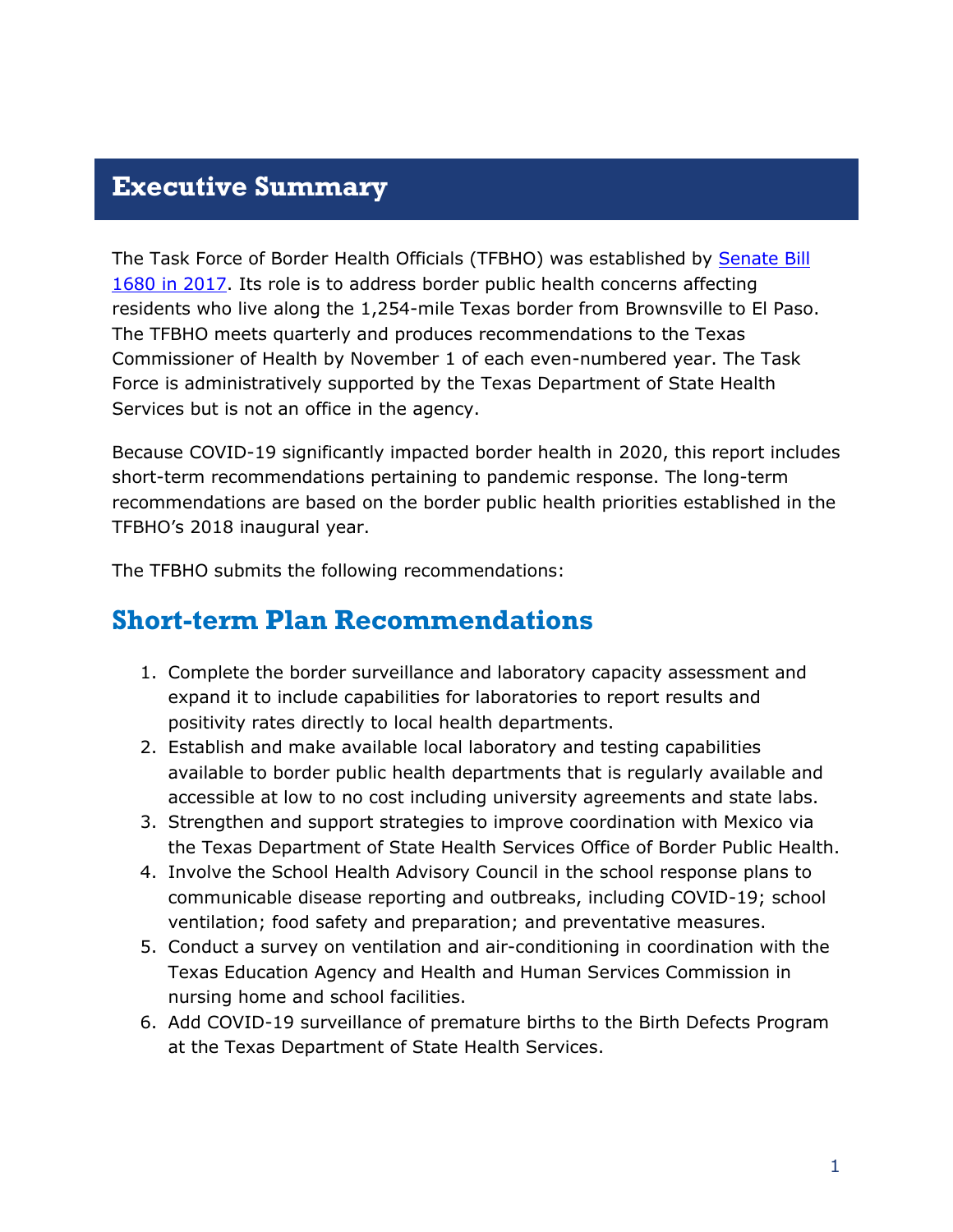## <span id="page-3-0"></span>**Long-term Plan Recommendations**

#### <span id="page-3-1"></span>**Border Public Health Infrastructure**

- **A.** Require implementation of the Health Information Exchange with free access for border public health and providers with potential to serve as a regionwide/statewide electronic medical record and communication system.
- **B.** Ensure funding to allow for permanent, full-time public health professionals (epidemiologists, microbiologists, sanitarians, entomologists) for border public health departments.
- **C.** Representation of Task Force of Border Health Officials on task force/committees involving local health departments established by the Texas Department of State Health Services.

#### <span id="page-3-2"></span>**Communicable Diseases**

- **A.** Expand the Texas Department of State Health Services Office of Border Public Health Community Health Workers training curriculum and bilingual educational material for pandemic response, including mental health and COVID-19 fatigue.
- **B.** Establish a Border Public Health Multi-Disciplinary Response Team with trained and bilingual staff, including epidemiologists, sanitarians, nurses and contact tracers.
- **C.** Evaluate needs to support hospitals, nursing homes and long-term acute care centers.
- **D.** Uphold vaccination requirements for school entry and add COVID-19 vaccine.

#### <span id="page-3-3"></span>**Environmental Health**

- **A.** Continue to provide resources to increase capacity for mitigation (i.e. staff, equipment, chemical, education, training); and use innovative methods for mosquito control such as Geographic Information System, year-round mosquito testing in targeted high-risk areas, and other evidence-based approaches for ongoing needs, emerging and new threats, emergencies, and disasters.
- **B.** Improve recruitment and retention of Registered Sanitarians. Expand training and certifications to improve response and expansion opportunities with expert personnel to assist with the prevention of food, water, vector-borne and zoonotic diseases.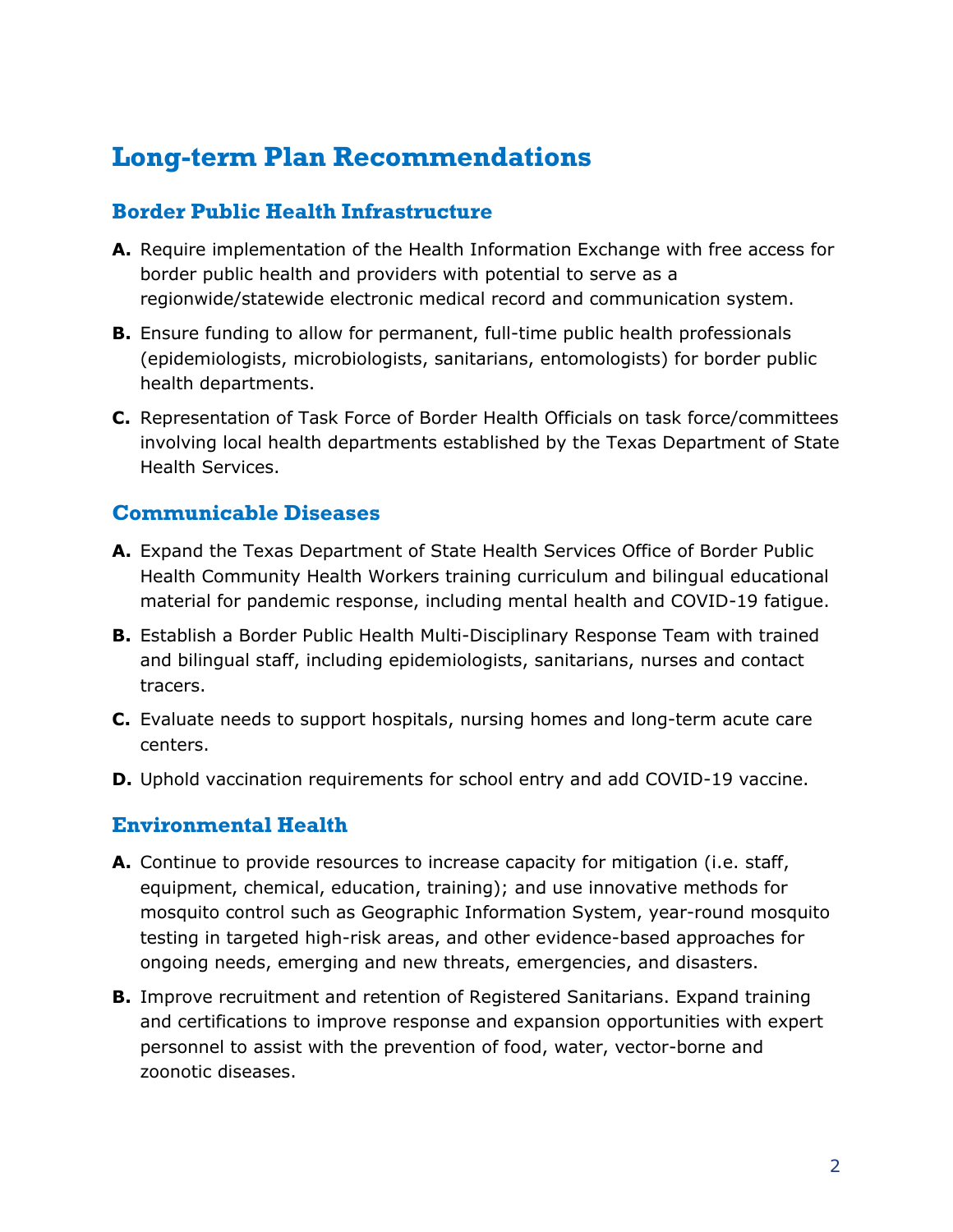**C.** Conduct school surveys on ventilation and air conditioning in coordination with the Texas Education Agency. Implement environmental air filtration measures to mitigate the spread of COVID-19 and other infectious respiratory pathogens in public and private schools.

### <span id="page-4-0"></span>**Chronic Diseases**

- **A.** Establish early intervention components of children's obesity prevention and education.
- **B.** Establish an educational component on pulmonary complications at advanced age.

#### <span id="page-4-1"></span>**Maternal Child Health**

- **A.** Support sharing medical knowledge and training of border health professionals in coordination with the Texas Medical Association and the Texas Border Health Caucus.
- **B.** Establish and fund outreach to pregnant mothers that are more at risk of early delivery and complications due to COVID-19.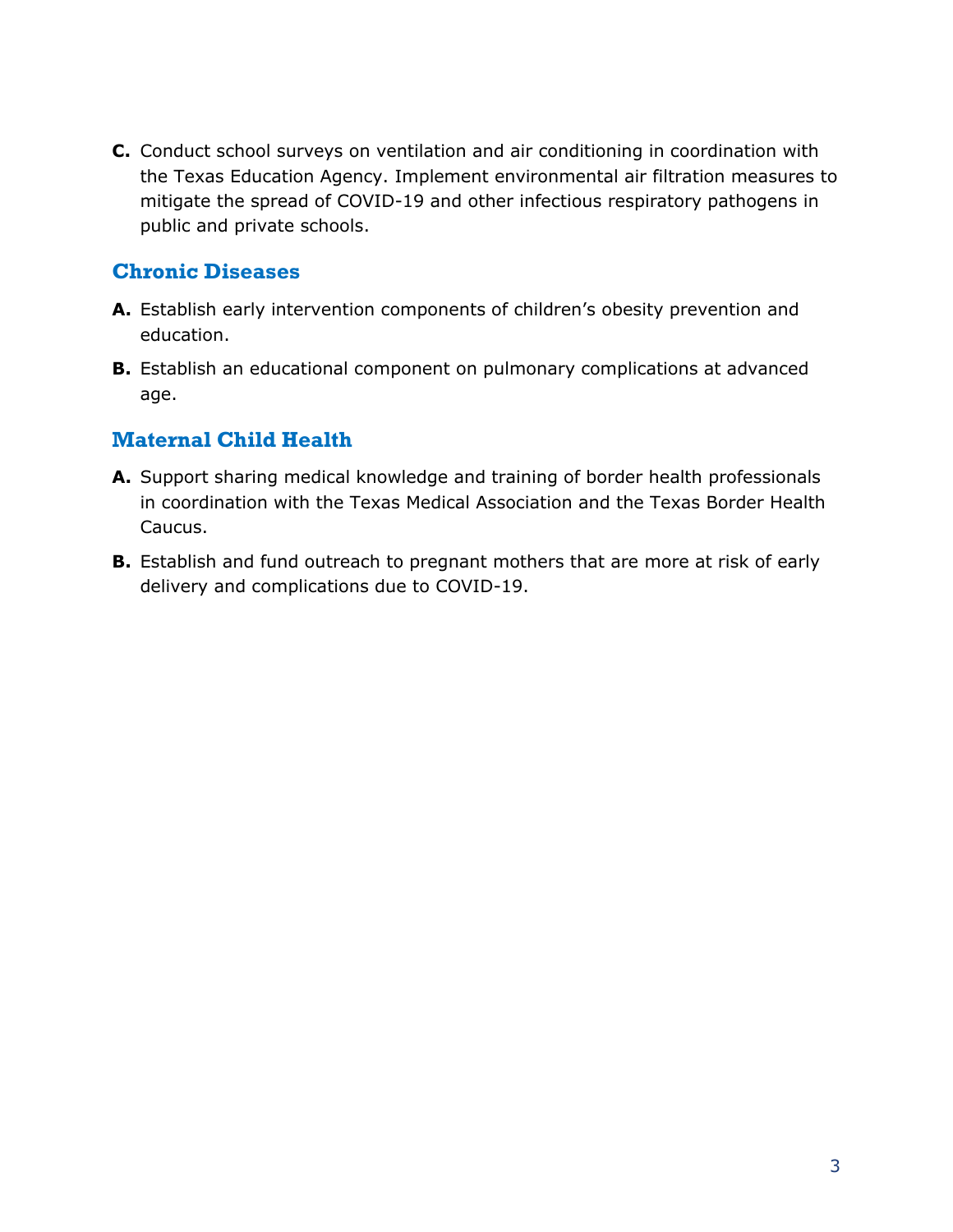## <span id="page-5-0"></span>**1.Introduction**

[Texas Health and Safety Code, Chapter 120,](https://statutes.capitol.texas.gov/Docs/HS/htm/HS.120.htm) requires the Task Force of Border Health Officials (TFBHO) to meet at least quarterly and submit a report of recommendations to the commissioner for short-term and long-term border plans by November 1 of each even-numbered year. Recommendations should positively affect residents living in the Texas-Mexico border region. The TFBHO concentrates on major border public health priorities, including:

- access to health care services,
- improving public health infrastructure, and
- disease surveillance, control, and prevention.

TFBHO also collaborates with local, regional, and state partners for the betterment of border residents.

The TFBHO met quarterly in 2019 as required by statute. The TFBHO met on February 20, 2020, but the other planned meetings in the spring and summer were cancelled due to the COVID-19 pandemic. A waiver was granted by the Office of the Governor allowing TFBHO more flexibility in meeting at least four times before the end of 2020. The TFBHO fulfilled the waiver by meeting on October 15, October 30, November 18, and December 10, 2020.

Due to TFBHO members' involvement in COVID-19 response, the TFBHO did not prepare the report due November 1, 2020. Each Task Force member is a local or regional health director working collaboratively with other entities, including emergency operations centers. The unprecedented scale of public health activities related to the COVID-19 pandemic took precedence over TFBHO duties and prevented the members from working within subcommittees and completing the recommendations on time.

Because COVID-19 significantly impacted border health in 2020, this report includes short-term recommendations pertaining to pandemic response. The long-term recommendations are based on the border public health priorities established in the TFBHO's 2018 inaugural year.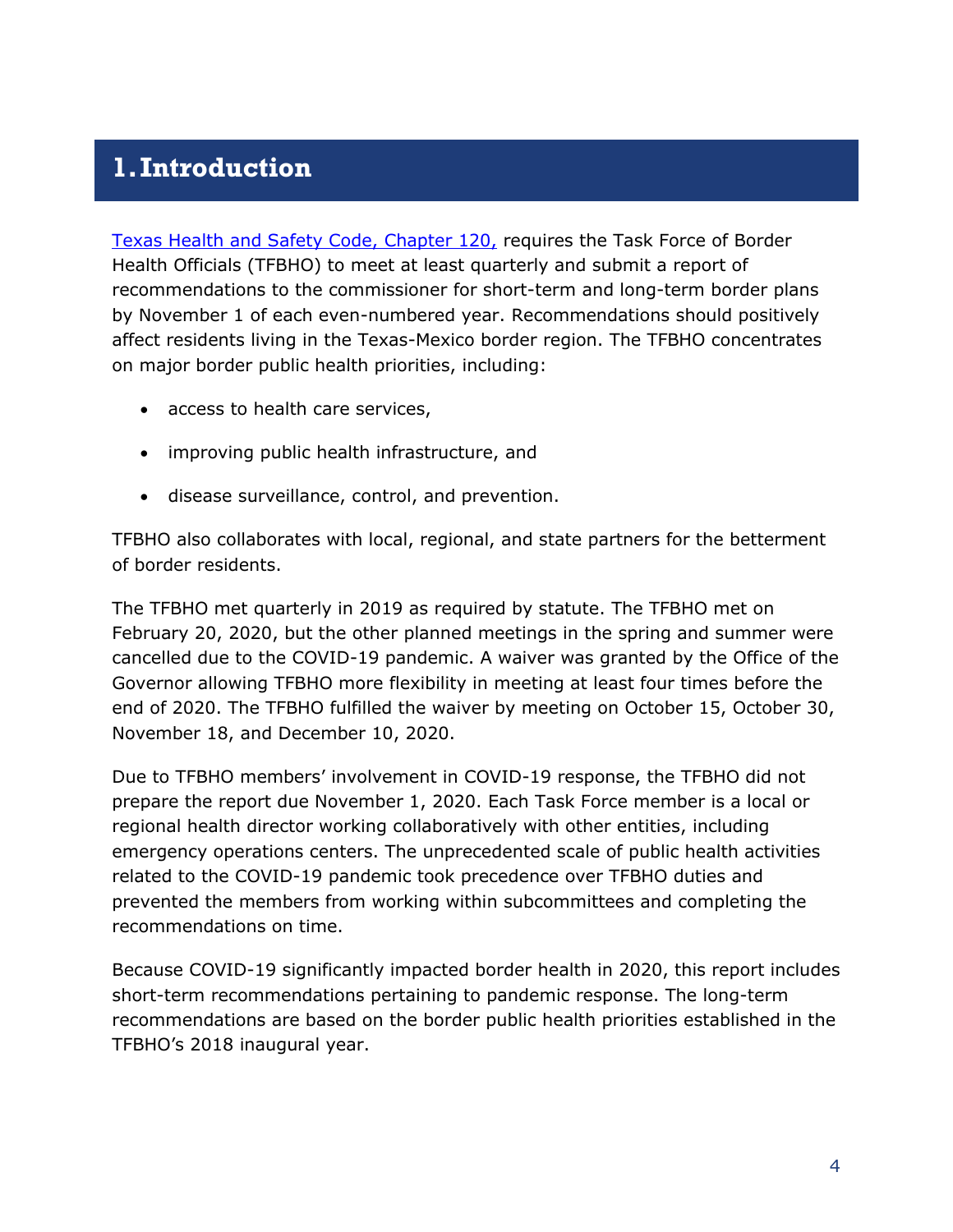## <span id="page-6-0"></span>**2.Background**

[Texas Health and Safety Code, Chapter 120,](https://statutes.capitol.texas.gov/Docs/HS/htm/HS.120.htm) mandates that seven Task Force of Border Health Officials (TFBHO) members be health directors from a border municipality that have public health departments with neighboring sister-cities in Mexico. To ensure border-wide representation, three Texas Department of State Health Services (DSHS) Public Health Regional Directors were named as voting members. Statutorily, two ex-officio, legislative members were appointed by the Lieutenant Governor and the Speaker of the House of Representatives. Altogether, the TFBHO currently includes ten voting and two non-voting members as shown in Appendix A.

At the December 13, 2019 meeting, DSHS Associate Commissioner for Regional and Local Health Operations David Gruber announced that Chair Esmeralda Guajardo and Vice Chair Hector Gonzalez would continue in their roles for the next two years, as supported by TFBHO bylaws. However, Dr. Gonzalez retired shortly thereafter, and the Vice Chair position was filled by Mr. Eduardo Olivarez.

While fighting the COVID-19 pandemic, the TFBHO members have continued their work to improve the broader health and well-being of border residents, including binational efforts with Mexican counterparts.

Since its formation, the TFBHO maintains the following vision and mission:

**Vision:** A healthy and equitable border community.

**Mission:** To identify and raise awareness of health issues impacting border communities and establish policy priorities to enhance border public health, creating a healthy-binational community.

The most vital foundational need for the border region continues to be access to primary, preventive, and specialty health care. The TFBHO established workgroups for each of the five border public health priorities:

- 1. Border Public Health Infrastructure
- 2. Communicable Diseases
- 3. Environmental Health
- 4. Chronic Diseases
- 5. Maternal and Child Health.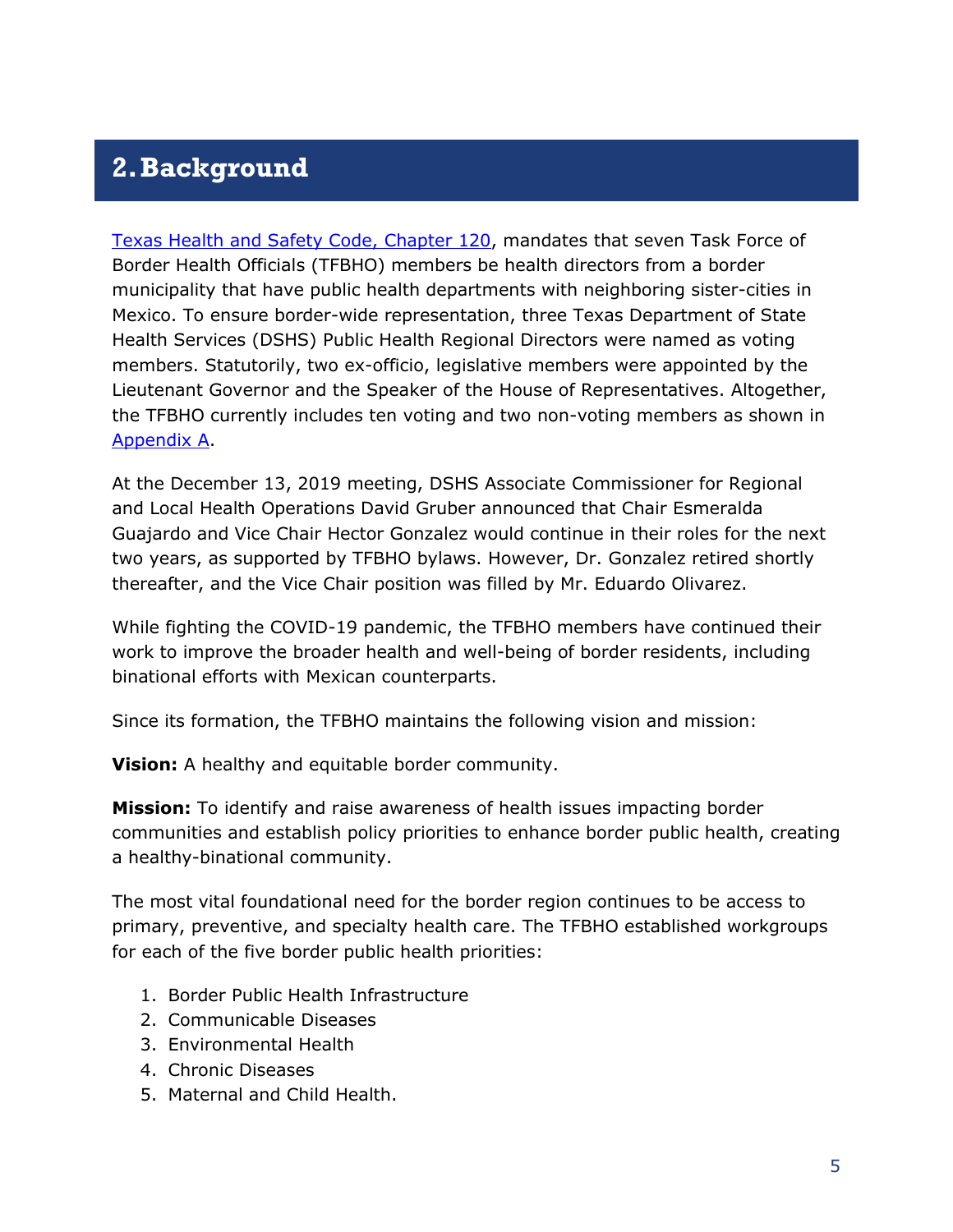The TFBHO realizes the need for essential improvements to address border public health infrastructure, disease surveillance, control and prevention. They continue to collaborate with local, regional, and state partners as well as with public and private entities to improve health conditions along the border. Although the border region has lower infant mortality rates, along with lower cases of heart disease and stroke, it continues to have disproportionate levels of obesity, type 2 diabetes and other diseases like tuberculosis and other public health concerns when compared to such statistics in non-border counties.

[Texas Health and Safety Code, Section 120.001](https://statutes.capitol.texas.gov/Docs/HS/htm/HS.120.htm#120.001) defines the border region as counties that are immediately adjacent to the international boundary between the U.S. and Mexico. Additionally, Article 4 of the La Paz Agreement of 1983 defines border counties as counties within 100 kilometers from the U.S. and Mexico border, which results in a total of 32 border counties, some of which don't directly abut to the boundary line.<sup>1</sup> Because of the ebb and flow of international commerce and border migration, the Texas border continues to be recognized as one of the busiest international boundaries in the world. This has both its benefits and challenges, which affect public health in a unique way, especially in municipalities that lack health departments.

The Texas border consists of almost 3 million residents<sup>2</sup>. The following table illustrates demographic differences between border and non-border counties in Texas:

<sup>&</sup>lt;sup>1</sup> Department of State Health Services. Definitions of County Designations. Department of State Health Services. [https://www.dshs.texas.gov/chs/hprc/counties.shtm.](https://www.dshs.texas.gov/chs/hprc/counties.shtm) Last updated April 29, 2020. Accessed November 23, 2021.

 $2$  The total population of the border counties was calculated as 2,861,555 from the 2018 Texas Population Projections for 2020, Texas Demographic Center, released July 18, 2019. These are the most recent projections as of October 8, 2021. Accessed at <https://demographics.texas.gov/Data/TPEPP/Projections/>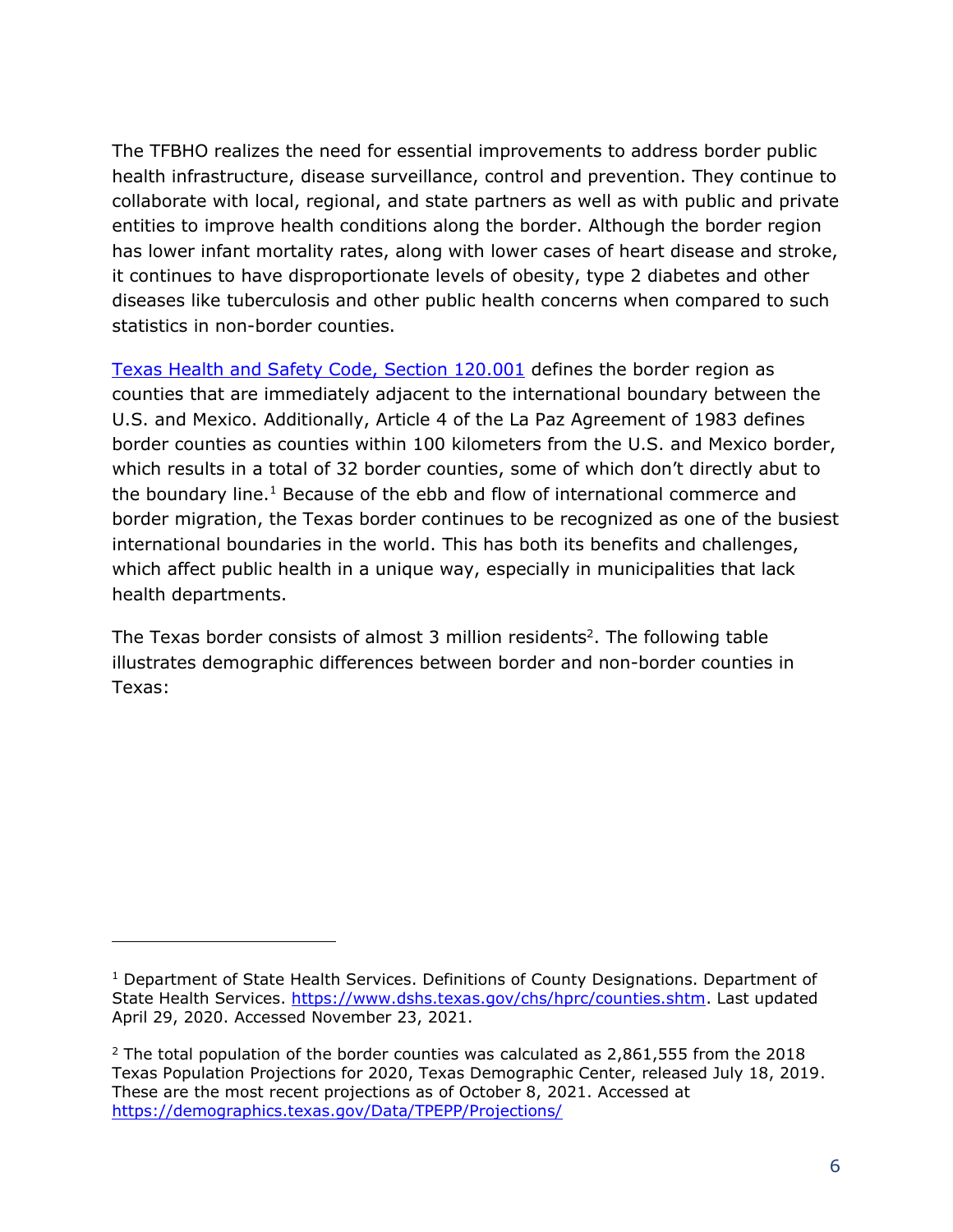#### <span id="page-8-0"></span>**1 Texas Border County Data**

| <b>Demographic</b><br><b>Characteristic</b>                 | <b>Border Counties</b> | <b>Non-Border Counties</b> |
|-------------------------------------------------------------|------------------------|----------------------------|
| <b>Latino ethnicity</b>                                     | 83.7%                  | $34.7\%$ <sup>3</sup>      |
| Dental visit in the past<br>year, ages 18 and<br>older      | 48.4%                  | $60.3\%$ <sup>4</sup>      |
| No health insurance<br>coverage, ages 18-64<br><b>vears</b> | 50.3%                  | $26.7\%$ <sup>5</sup>      |

 $3$  The percent of population with Hispanic ethnicity was calculated from the total population and population of Hispanic ethnicity fields in the 2018 Texas Population Projections for 2020, Texas Demographic Center, released July 18, 2019. These are the most recent projections as of October 8, 2021. Accessed at <https://demographics.texas.gov/Data/TPEPP/Projections/>

<sup>4</sup> Texas Behavioral Risk Factor Surveillance System, 2018. Accessed October 8, 2018 at [https://healthdata.dshs.texas.gov/dashboard/surveys-and-profiles/behavioral-risk-factor](https://healthdata.dshs.texas.gov/dashboard/surveys-and-profiles/behavioral-risk-factor-surveillance-system)[surveillance-system](https://healthdata.dshs.texas.gov/dashboard/surveys-and-profiles/behavioral-risk-factor-surveillance-system)

<sup>5</sup> Texas Behavioral Risk Factor Surveillance System, 2018. Accessed October 8, 2018 at [https://healthdata.dshs.texas.gov/dashboard/surveys-and-profiles/behavioral-risk-factor](https://healthdata.dshs.texas.gov/dashboard/surveys-and-profiles/behavioral-risk-factor-surveillance-system)[surveillance-system](https://healthdata.dshs.texas.gov/dashboard/surveys-and-profiles/behavioral-risk-factor-surveillance-system)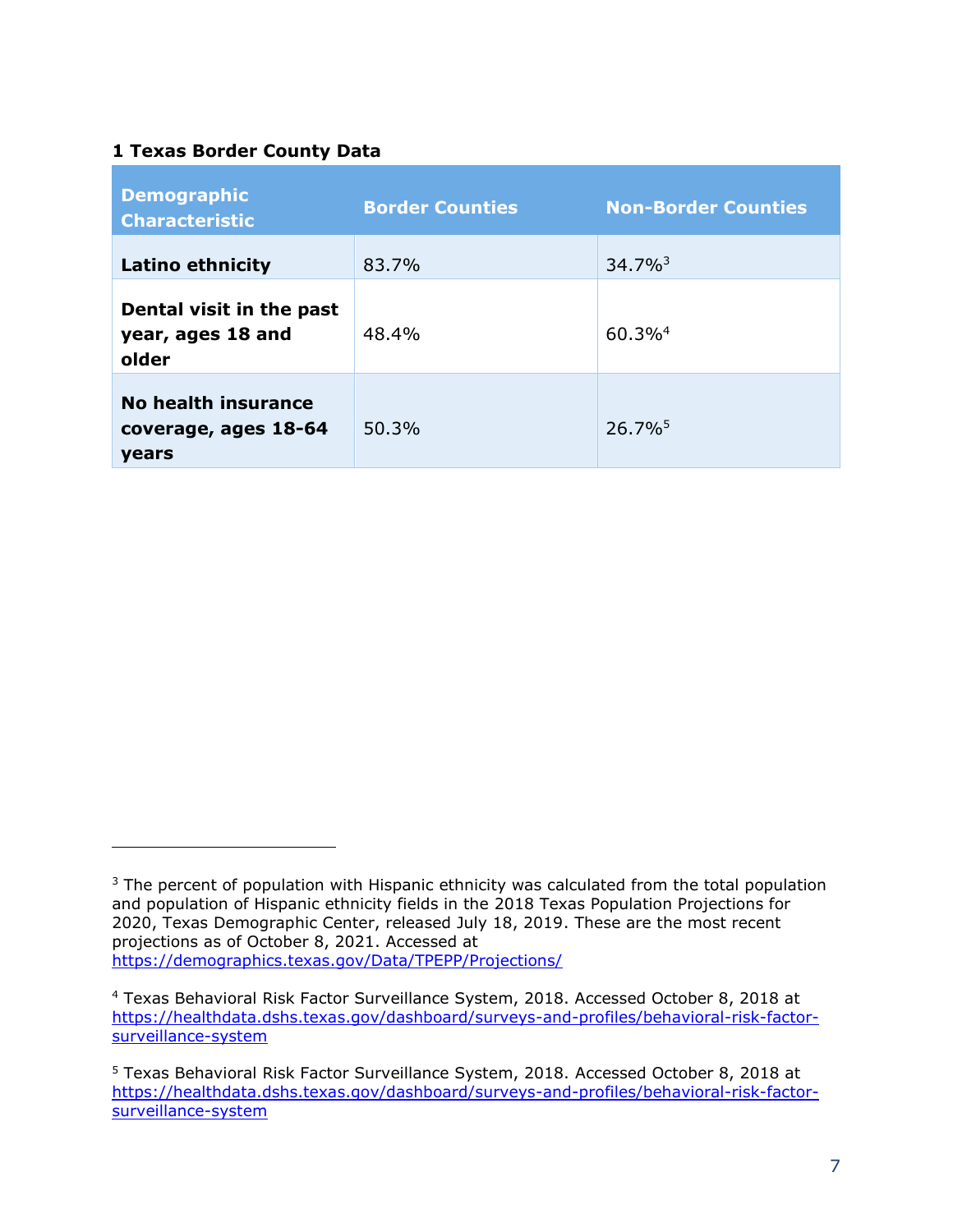## <span id="page-9-0"></span>**3.Recommendations**

The recommendations developed by the Task Force of Border Health Officials (TFBHO) are outlined in the subsequent pages of this section.

Several of the previously suggested recommendations were submitted as proposed legislation. The TFBHO respectfully requests that Texas Department of State Health Services leadership considers year-round mosquito testing in limited south Texas border counties (testing from November – March) due to documented spread of mosquito borne diseases during cooler months.

## <span id="page-9-1"></span>**Short-term Plan Recommendations:**

- 1. Complete the border surveillance and laboratory capacity assessment and expand it to include capabilities for laboratories to report results and positivity rates directly to local health departments.
- 2. Establish and make available local laboratory and testing capabilities available to border public health departments that is regularly available and accessible at low to no cost including university agreements and state labs.
- 3. Strengthen and support strategies to improve coordination with Mexico via the Texas Department of State Health Services Office of Border Public Health.
- 4. Involve the School Health Advisory Council in the school response plans to communicable disease reporting and outbreaks, including COVID-19; school ventilation; food safety and preparation; and preventative measures.
- 5. Conduct a survey on ventilation and air-conditioning in coordination with the Texas Education Agency and Health and Human Services Commission in nursing home and school facilities.
- 6. Add COVID-19 surveillance of premature births to the Birth Defects Program at the Texas Department of State Health Services.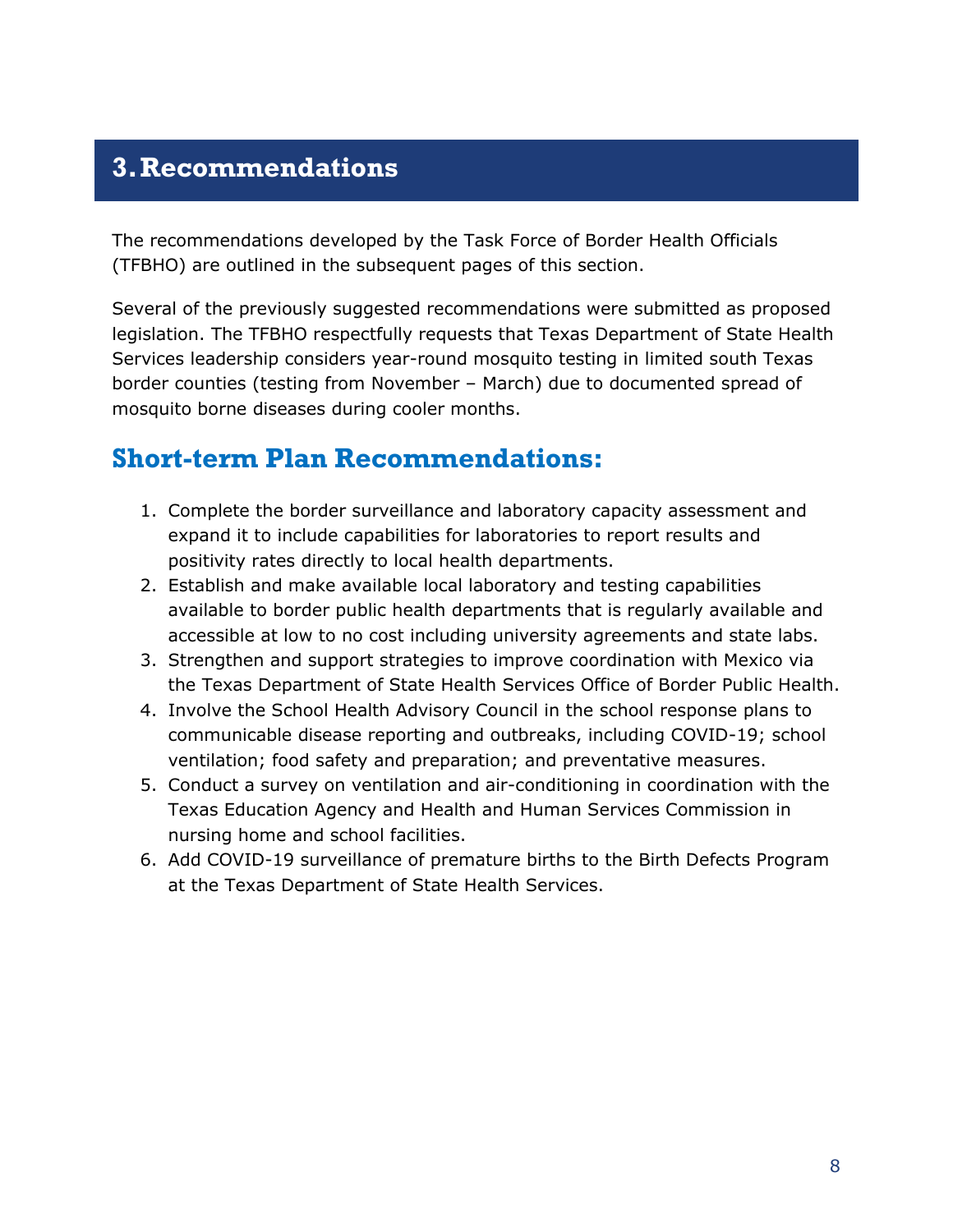## <span id="page-10-0"></span>**Long-term Plan Recommendations:**

#### <span id="page-10-1"></span>**Border Public Health Infrastructure**

## **A: Require implementation of the Health Information Exchange (HIE) with free access for border public health and providers with potential to serve as a regionwide/statewide electronic medical record and communication system.**

**Discussion:** During the COVID-19 pandemic response, border public health departments were faced with a lag in receiving confirmatory COVID-19 reports from healthcare providers which limited the response efforts. This was partially due to the overwhelming amount of work placed on the medical community during this time. However, it was in larger part due to the lack of a regionwide electronic medical record and communication system between healthcare providers and the border health departments. With identification of COVID-19 cases being the key to the control of its transmission, the inability to receive timely confirmatory reports limited public health's ability to initiate case investigations promptly, contributing to the increases in COVID-19 cases.

The delayed reporting issue was further complicated for border public health departments; as most lacked the technological infrastructure and financial means to maintain an electronic health record system. As a result, border public health relied on antiquated methods to receive reports, primarily fax machines, and, more often than not, reports were received 4-6 days after the case was identified. To address this void, the utilization of the HIE would assist in allowing for rapid, up-to-date access to health information. As the HIE is designed to connect physicians, hospitals and specialists in sharing of critical patient health information in real-time, access to the HIE by border public health would alleviate the lag of case reporting. Unfortunately, medical providers and public health departments alike must pay to have access to the HIE information. As border public health departments do not have the financial means to access the HIE, providing border public health departments with free access to the HIE would allow for real-time case reporting and prompt case investigations to avoid further transmission of a public health threat.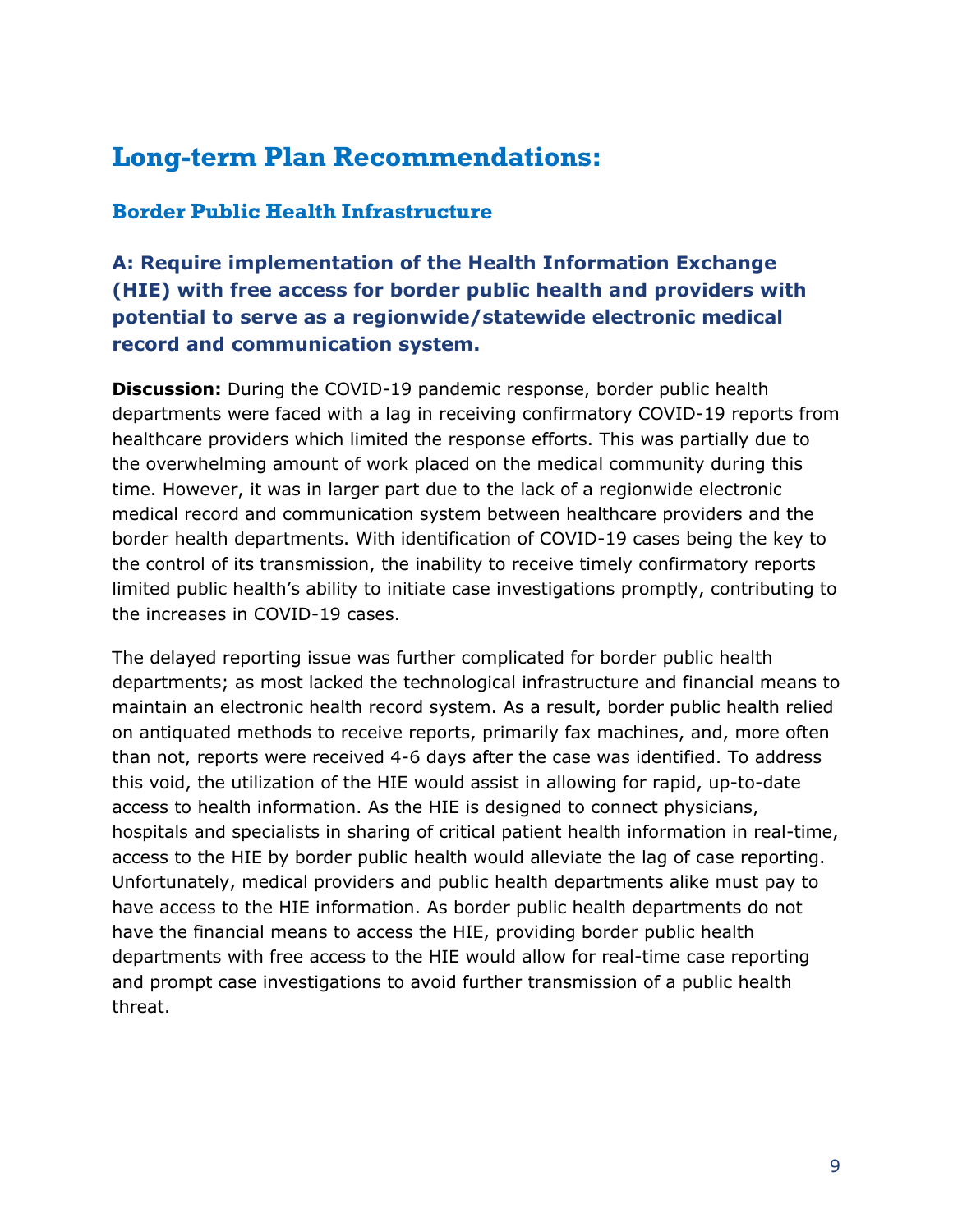## **B: Ensure funding to allow for permanent, full-time public health professionals (epidemiologists, microbiologists, sanitarians, entomologists) for border public health departments.**

**Discussion:** One of the greatest risks to public health is the lack of resources to be able to meet the demands of a community and its emerging public health threats. With its low socio-economic status, the inability of border public health departments to maintain the needed public health infrastructure and personnel can have a detrimental effect on the community. During the COVID-19 response, this was evidenced by the lack of epidemiologists within the border public health region. Epidemiologists undertake the most critical aspect of disease containment: case investigations. A thorough case investigation provides insight on the emerging public health threat, surveillance, implementation of mechanisms to minimize transmission, and development of interventions for prevention and control of the disease.

Border public health departments handled the peak of COVID-19 with a minimal number of epidemiologists and experienced a high turnover rate of epidemiologists due to employment opportunities elsewhere with higher salaries. Also, many had to employ contract epidemiologists who were limited by their lack of cultural awareness and inability to speak Spanish. Unfortunately, the lack of staff with specialties within border public health departments is not limited to epidemiologists; entomologists, microbiologists, and registered sanitarians are also lacking. To allow for prompt public health intervention these specialties lend their expertise to, ensuring funding to allow for permanent, full-time public health professionals within border public health departments is essential.

## **C: Representation of Task Force of Border Health Officials (TFBHO) on task force/committees involving local health departments established by the Texas Department of State Health Services (DSHS).**

**Discussion:** The creation of the TFBHO stemmed from the concern of border public health officials that they faced issues unlike other parts of the state, and it called for a different approach in responding to public health threats. The overarching goal of the task force was to establish a mechanism to ensure that those issues were brought to the forefront in the effort to be prepared against an imminent public health threat. While some recommendations raised by the task force are sought implementation via legislative action, the need to address these issues in a proactive approach during policy development remains. A means to address this is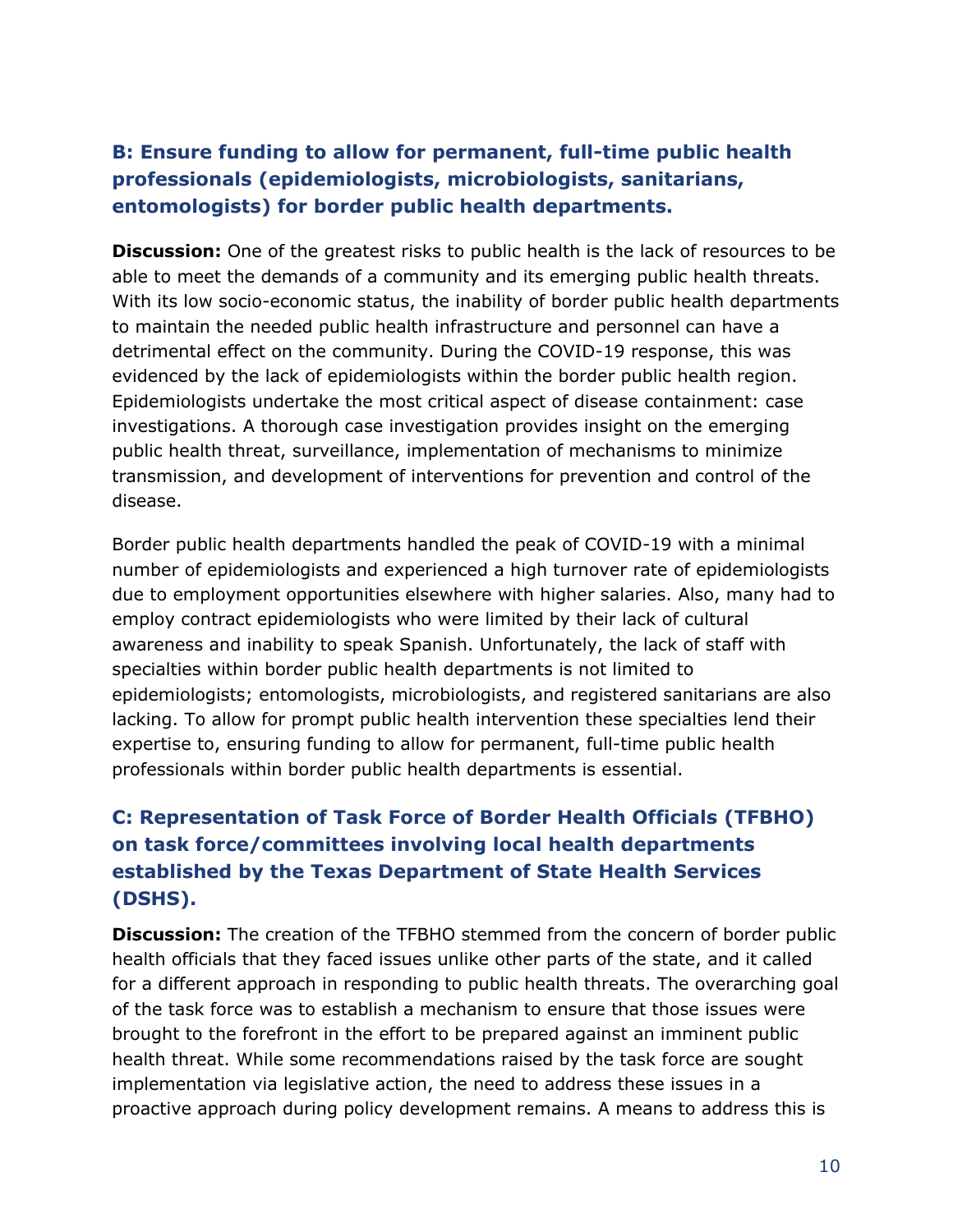through the representation of TFBHO on task force/committees involving local health departments established by DSHS. TFBHO representation in task force/committees will assure that the needs and the dynamics of border public health are considered in the development stages rather than requiring adjustments after the fact and when it may be too late to do so.

#### <span id="page-12-0"></span>**Communicable Diseases**

## **A: Expand the Texas Department of State Health Services (DSHS) Office of Border Public Health community health workers training curriculum and bilingual educational material for pandemic response, including mental health and COVID fatigue.**

**Discussion:** During the COVID-19 pandemic response, education of the community became key in gaining trust of the community to fight transmission of the virus. COVID-19 response has not only been a fight against the virus, it has equally shown to be a fight against misinformation. Unified messaging from the Centers for Disease Control and Prevention down to the local level has been used by local health departments in the communities. The DSHS [Community Health Worker or](https://www.dshs.texas.gov/mch/chw/Community-Health-Workers_Program.aspx)  [Promotor\(a\) Training and Certification Program \(texas.gov\)](https://www.dshs.texas.gov/mch/chw/Community-Health-Workers_Program.aspx) is a key to leveraging public health education across our vulnerable populations. Community Health Workers (CHWs), commonly known as "Promotores" in Spanish, are an essential asset in Texas and an emergent workforce during this pandemic response. The effect of the COVID-19 pandemic on disadvantaged communities has had a great impact on all aspects of underserved communities or those of low resources. The growth of insecurities such as food and jobs has left many communities vulnerable with greater psychosocial, material, and physical instabilities that CHWs/Promotores can help improve with education and available resources<sup>6</sup>. CHWs/Promotores are needed to bridge communities and systems of health and mental care that are currently available. CHWs/Promotores have been shown to reduce the burden of illness among people with chronic diseases and to improve their ability to manage

 $6$  Solar O, Irwin A, (2010). A conceptual framework for action on the social determinants of health*. Social Determinants of Health Discussion Paper 2 (Policy and Practice)*. Geneva, World Health Organization.

[https://www.who.int/social\\_determinants/corner/SDHDP2.pdf?ua=1](https://www.who.int/social_determinants/corner/SDHDP2.pdf?ua=1)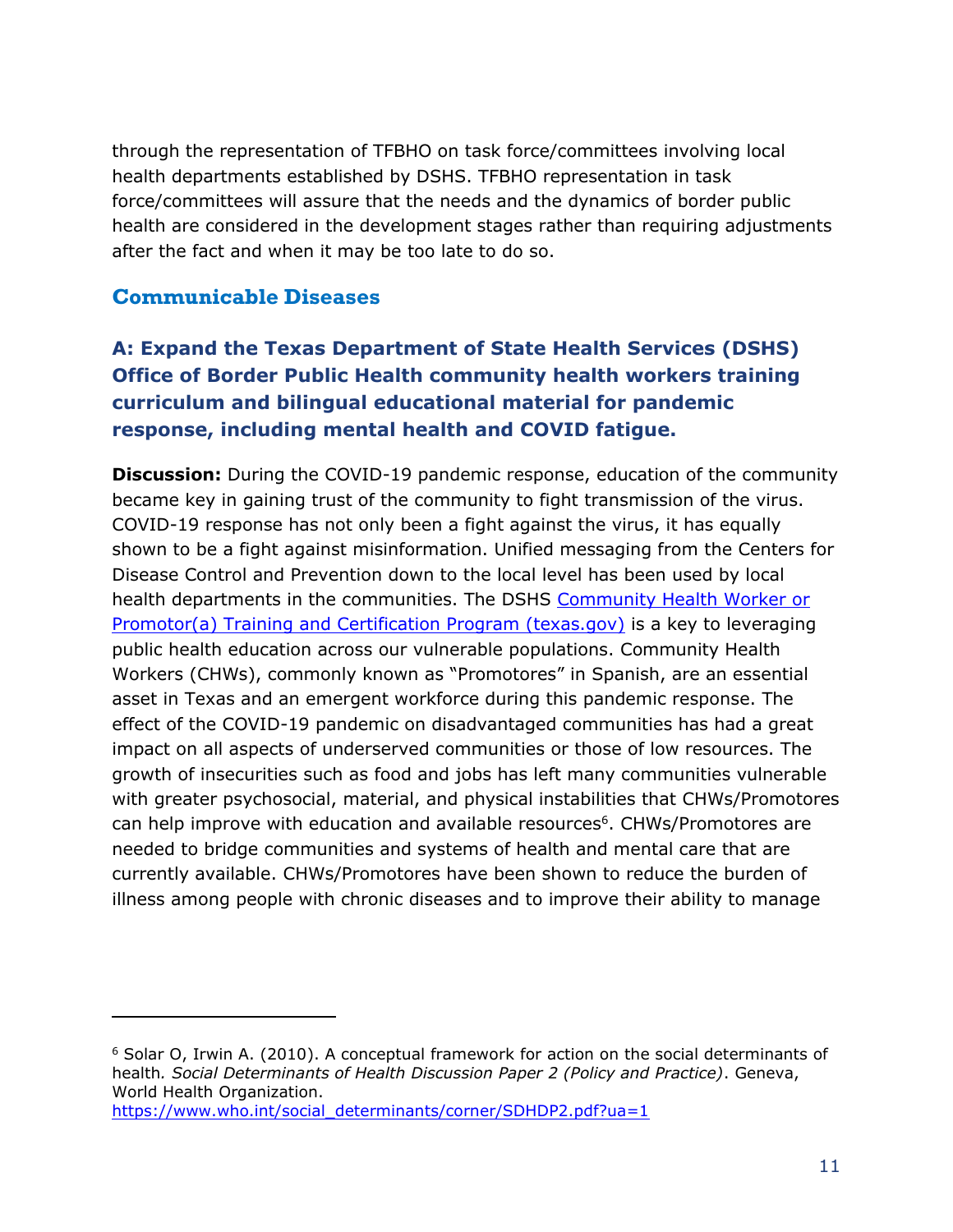their own conditions.<sup>7</sup> As we know, some chronic conditions and comorbidities can make a person become severely ill when contracting COVID-19.

According to the Rural Health Information Hub<sup>8</sup>, CHWs/Promotores may perform the following roles:

- Create connections between vulnerable populations and healthcare providers.
- Help patients navigate healthcare and social service systems.
- Manage care and care transitions for vulnerable populations.
- Reduce social isolation among patients.
- Determine eligibility and enroll individuals in health insurance plans.
- Ensure cultural competence among healthcare providers serving vulnerable populations.
- Educate healthcare providers and stakeholders about community health needs.
- Provide culturally appropriate health education on topics related to chronic disease prevention, physical activity, and nutrition.
- Advocate for underserved individuals or communities to receive services and resources to address health needs.
- Collect data and relay information to stakeholders to inform programs and policies.
- Provide informal counseling, health screenings, and referrals.
- Build community capacity to address health issues.
- <span id="page-13-0"></span>● Address social determinants of health.

According to the American Community Survey<sup>9</sup>, over 25 percent of border counties are foreign-born compared to 15.5 percent in non-border counties in Texas. Furthermore, a total of 31.7 percent responded speaking English less than "very well" in border counties compared to 12.2 percent in non-border counties. CHWs/Promotores not only bridge the communication gap but also break cultural barriers of communication. Institutions that utilize CHWs/Promotores have shown that they have helped to uncover and take action to address social determinants of

<sup>7</sup> Peretz, P. J., Matiz, L. A., Findley, S., Lizardo, M., Evans, D., & McCord, M. (2012). Community health workers as drivers of a successful community-based disease management initiative. *American journal of public health*, *102*(8), 1443–1446. <https://doi.org/10.2105/AJPH.2011.300585>

<sup>8</sup> [https://www.ruralhealthinfo.org](https://www.ruralhealthinfo.org/)

<sup>9</sup> U.S. Census Bureau, 2015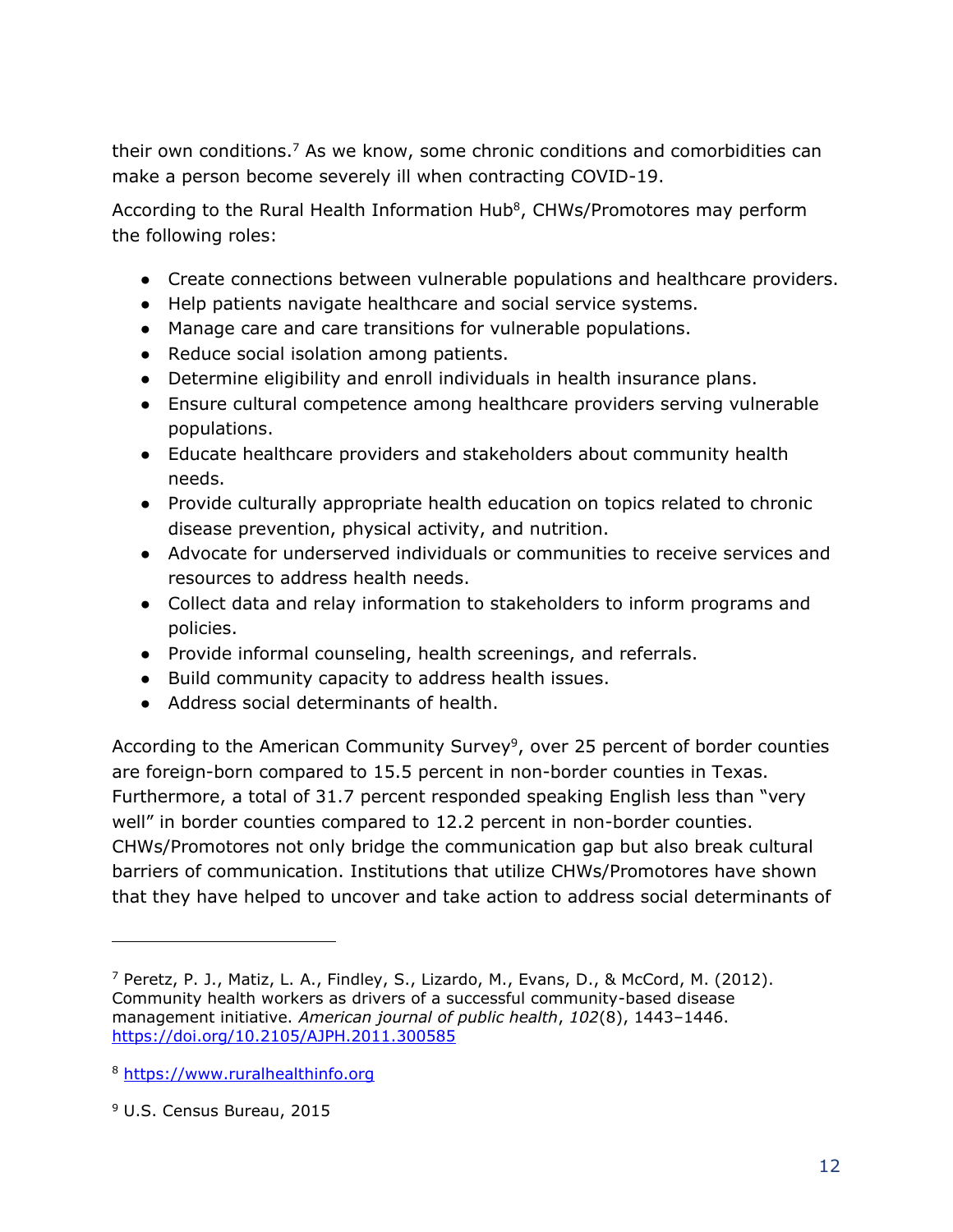<span id="page-14-0"></span>disparities in COVID-19 infections and outcomes. [10](#page-14-0) CHWs/Promotores served as cultural brokers and navigators between community members and local systems of care while mitigating fear and correcting misinformation in disadvantaged communities. <sup>10</sup> It is very important for DSHS to educate CHWs/Promotores with current, factual and culturally appropriate content that will help prevent misinformation among our communities.

Urban and rural underserved communities on the border are faced with reduced access to care, misinformation, and lack of inadequate supplies, such as food and other essentials. Investing time and funds in CHWs/Promotores and in their education can help address the social determinants of poor health that disproportionately affect low-income, minority populations and that are magnified during times of crisis such as the COVID-19 pandemic.<sup>[10](#page-14-0)</sup> Not only is it important to create curriculums to help CHWs/Promotores disseminate proper information, it is also imperative to help fund those organizations to hire CHWs/Promotores. It is important for grants and funds to be made available to local health departments and health entities for the hiring of CHWs/Promotores to help disseminate the information that was taught to them. When CHWs/Promotores have the proper knowledge and education about their local resources (through curriculums), they can help in improving mental health issues by referring patients to help by helplines or local clinics. They can also help community members apply for aids that are available to them and they provide a support structure for families along the border. CHWs/Promotores educate, support and follow-up with community members when they are at risk or have certain chronic diseases. They provide the support system and resources needed to deal these conditions.

### **B: Establish a Border Public Health Multi-Disciplinary Response Team with trained and bilingual staff, including epidemiologists, sanitarians, nurses and contact tracers.**

**Discussion:** It was essential to grow the public health infrastructure to mitigate spread of disease and protect our vulnerable community. Bilingual public health professionals are needed to conduct case investigations, educate and inform communities. Additionally, an outbreak investigation and mitigation necessitate multiple public health professionals with different training and skills.

<sup>&</sup>lt;sup>10</sup> Peretz, P. J., Islam, N., & Matiz, L. A. (2020). Community Health Workers and Covid-19 -Addressing Social Determinants of Health in Times of Crisis and Beyond. *The New England journal of medicine*, *383*(19), e108.<https://doi.org/10.1056/NEJMp2022641>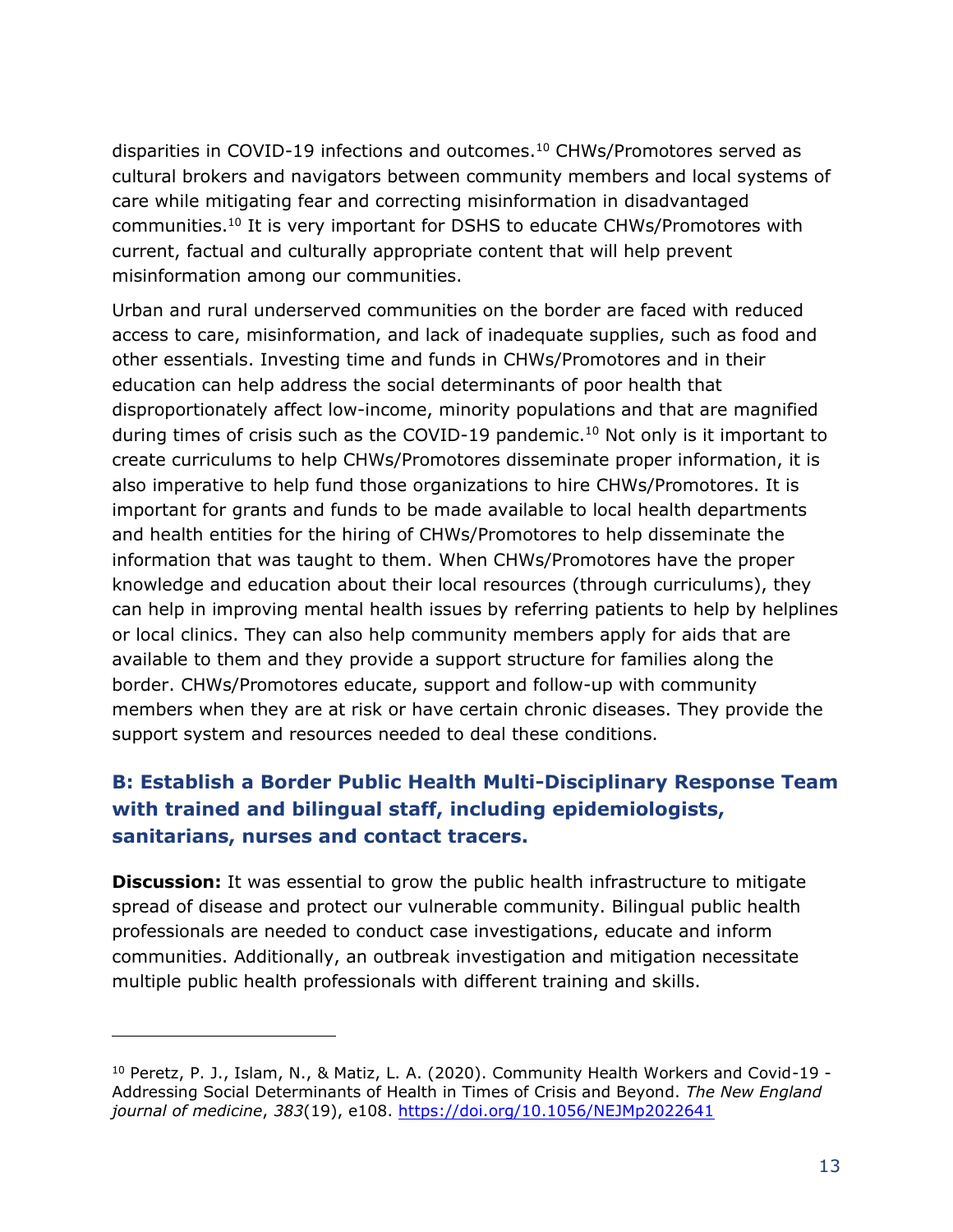During the COVID-19 response, an outbreak investigation is involved in gathering information from a positive case, understanding disease transmission, specific risk factors either environmental or medical dependent specific to the setting. Epidemiologists, sanitarians, nurses and contact tracers each possess specific skills and knowledge to protect the community and mitigate disease transmission.

Other communicable diseases such as tuberculosis, affect disproportionally border counties. Locally, there have been several large contact investigations in schools and universities when an infectious case attended in-person classes. This requires testing of close contacts and is very staff intensive. A deployable multidisciplinary team would help augment local health department's capacity to respond to disease outbreaks for contact investigations.

### **C: Evaluate needs to support hospitals, nursing homes and long-term acute care centers.**

**Discussion:** Border health counties are designated as Medically Underserved Areas either rural or partial rural by the Health Resources and Service Administration. Throughout the pandemic, we have seen a shortage of medical personnel and hospitals reaching their own staffed bed capacity disproportionately worse in the border counties compared to non-border counties.

Border health care systems would benefit from an evaluation of the support needed to bolster our hospital infrastructure in personnel and acute care facilities. Some border counties are isolated with populated areas several hours from large metropolitan areas with higher levels of medical care. Transferring patients to other Trauma Service Areas has been merely impossible during the COVID-19 response, yet a significant expense to the state of Texas.

During the COVID-19 response, local health officials reported that hospitals facilities along the border lacked either medical staffing, specific specialties, or bed space. There was increased mortality and a lack of morgue space as well. An evaluation of the needs to support acute care facilities and long-term care facilities along the border would benefit the border community.

### **D. Uphold vaccination requirements for school entry and add COVID-19 vaccine.**

**Discussion:** COVID-19 vaccines are highly effective at preventing severe disease, hospitalization, and death from COVID-19. Their efficacy rates against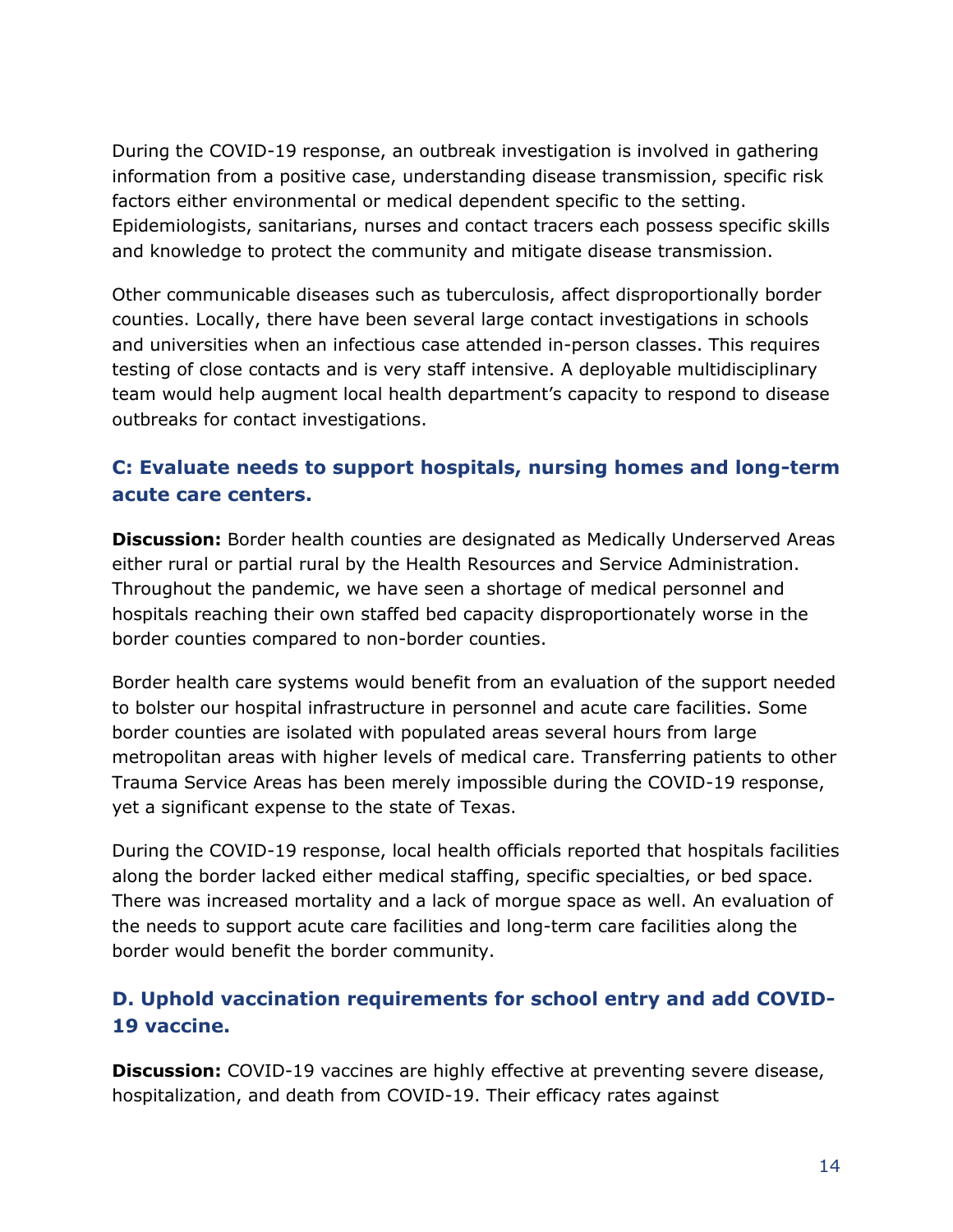hospitalization are 93 percent for Pfizer, 88 percent for Moderna, and 71 percent for Janssen $^{\rm 11}.$ 

Children less than 18 years of age are making up a greater proportion of cases. Over the course of the pandemic children have made up about 16 percent of cases but during the week ending October 14, 2021 they made up 25.5 percent of cases<sup>12</sup>. Although less commonly than adults, children can become severely ill and require hospitalization and children with underlying medical conditions such as asthma or diabetes are at greater risk. Furthermore, children can spread the virus to other family members and friends sustaining transmission. Vaccinating children is an important part of the effort to reduce transmission of the virus.

The U.S. Food and Drug Administration issued emergency use authorization for COVID-10 vaccines for children ages  $5 - 18$  years of age. The Task Force of Border Health Officials recommends that they be added to the school vaccination requirements once the vaccines are fully approved. Vaccines are a crucial part of stopping the pandemic and allowing life to return to normal.

#### <span id="page-16-0"></span>**Environmental Health**

**A: Continue to provide resources to increase capacity for mitigation (i.e. staff, equipment, chemical, education, training); and use innovative methods for mosquito control such as Geographic Information System, year-round mosquito testing in targeted highrisk areas, and other evidence-based approaches for ongoing needs, emerging and new threats, emergencies, and disasters.**

**Discussion:** In order to address vector-borne and zoonotic diseases and standardize practices in counties located along the international border with Mexico, it is important to address the following: (1) studying the ongoing and potential needs of border counties related to vector-borne and zoonotic diseases, (2) the availability of and capacity for vector mitigation and control, including increased staffing, equipment, education, and training, (3) creating strategies to improve or develop continuing education and public outreach initiatives for vector-borne and

<sup>11</sup> Self WH, Tenforde MW, Rhoads JP, et al., 2021

<sup>&</sup>lt;sup>12</sup> American Academy of Pediatrics, Children and COVID-19: State Level Data Report, accessed October 19, 2021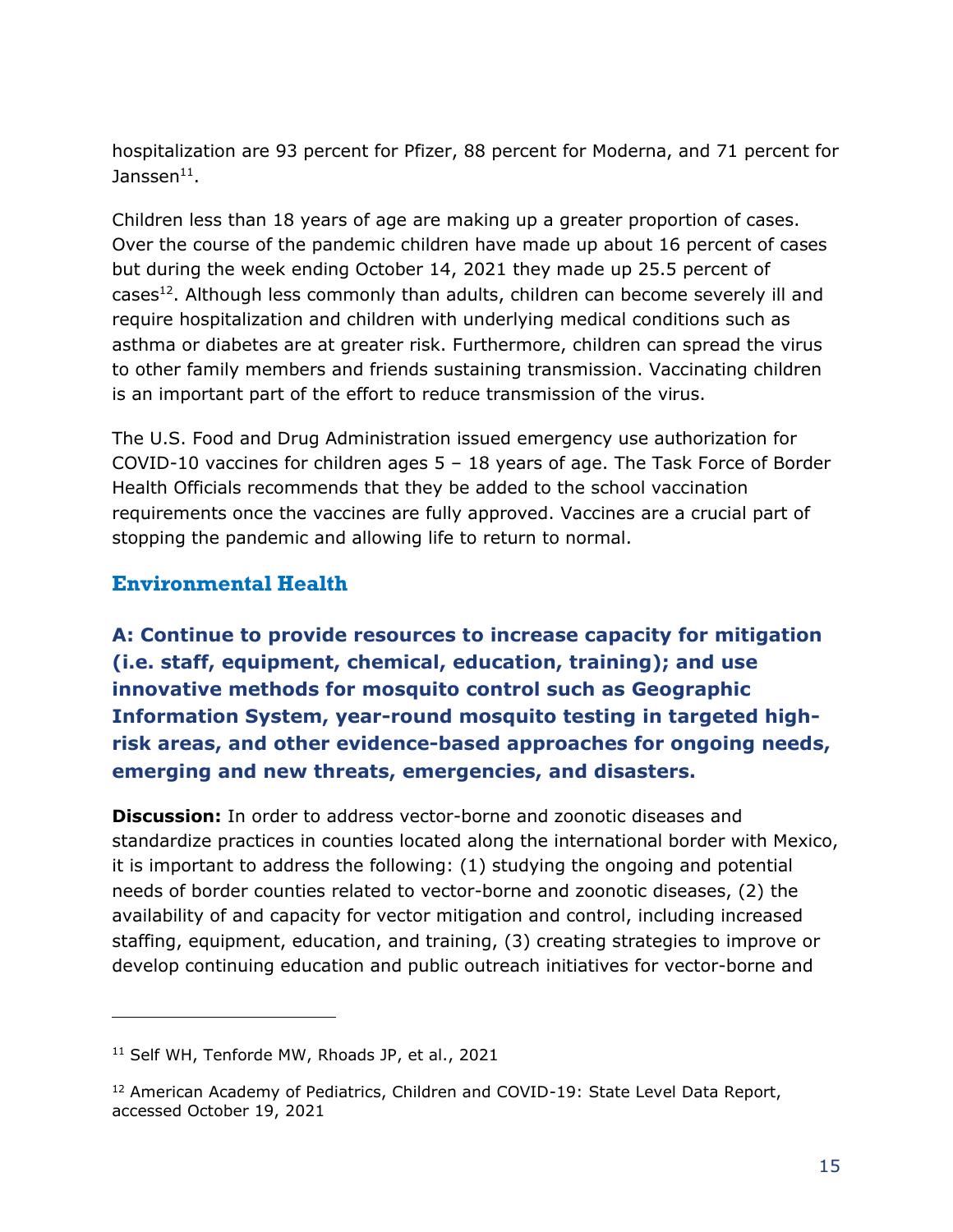zoonotic disease prevention, including sanitation, removal of standing water, use of repellant, and reporting to health authorities of rashes and other symptoms of vector-borne and zoonotic diseases, (4) develop rapid local and regional response and support plans, (5) encourage ongoing vector-borne and zoonotic disease control activities (6) preparedness for disasters, including flooding, hurricanes, and outbreaks of vector-borne diseases.

These resources are crucial for the Texas-Mexico border because of the endemic mosquito species. The border counties are at an increased risk due to a longer mosquito season, warmer temperatures in border regions, and subtropical conditions. To meet the surge capacity, we need these resources and we also need to know the mosquito type and sensitivity.

The Texas Department of State Health Services (DSHS) currently does not accept mosquito samples for testing of Zika, West Nile, and Chikungunya viruses from November to March. It is important for border counties to have year-round testing due to year-round subtropical weather. The Task Force of Border Health Officials (TFBHO) is proposing the funding of vector borne zoonotic disease mitigation efforts, including testing capabilities, resistance studies, and insecticide rotations, for year-round surveillance and management of vectors in urbanized areas in subtropical climates along the border.

There are multiple organizations along the Texas border with these varying capabilities. The TFBHO respectfully requests that DSHS entomology convene these organizations for coordination of vector borne disease mitigation efforts along the Texas border.

## **B: Improve recruitment and retention of Registered Sanitarians. Expand training and certifications to improve response and expansion opportunities with expert personnel to assist with the prevention of food, water, vector-borne and zoonotic diseases.**

**Discussion:** This is recommended following the same pattern in Section 1 of SB  $1312 - 86(R)$  $1312 - 86(R)$ : to develop a tiered curriculum and test for public health sanitarians to grow the workforce of sanitarians capable of performing basic and critical food safety inspection services. 1) Create a first-level certification Sanitarian I or Environmental Protection Specialist exam that will give authority to inspect restaurants. Requires at least a high school diploma and either 2 years of college and/or experience assisting with preventing food, water, vector-borne, and zoonotic diseases; and 2) maintain the second-level certification test that has a minimum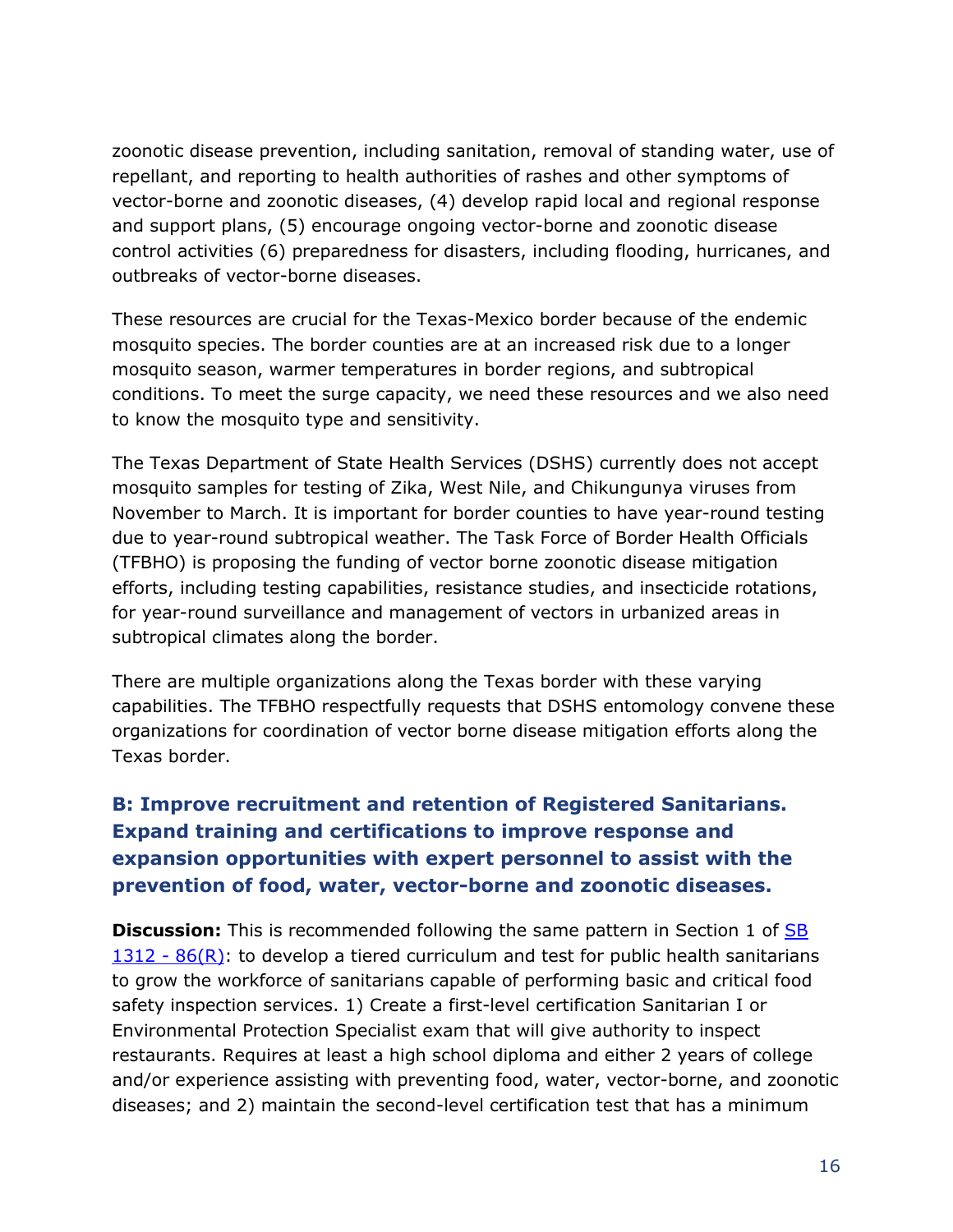requirement of a 4-year college degree with 30 hours of science coursework and can test for the full Sanitarian license. The Lower Rio Grande Valley has a low number of registered sanitarians compared with the populations served, which requires rising demands due to industrial and economic growth.

Given more people have died from severe acute respiratory syndrome coronavirus 2 (SARS-CoV-2) during this pandemic than from any viral respiratory illness in 100 years, and given other recent pandemics—SARS in 2003, Highly Pathogenic Avian Influenza virus (HPAI) A, H5N1 in 2003, Influenza A H1N1 in 2009, Middle East Respiratory Syndrome (MERS) in 2012--resulted in high mortality rates, one significant preventive intervention that has not yet been mainstreamed is indoor air ventilation. The American Association of Pediatrics continues to recommend that "in person school is best when it is safe" and that in-person school means prolonged exposure to classmates in enclosed spaces, adequate ventilation and air handling is imperative to resuming in person classes. The Centers for Disease Control and Prevention (CDC) and the American Society of Heating, Refrigerating and Air-Conditioning Engineers (ASHRAE) have issued guidance for optimizing ventilation in schools to reopen them during the COVID-19 pandemic. By implementing measures recommended by CDC, ASHRAE, and others, it is possible to decrease the risk of infections in schools and daycares while continuing in-person education.

**C: Conduct school surveys on ventilation and air conditioning in coordination with the Texas Education Agency. Implement environmental air filtration measures to mitigate the spread of COVID-19 and other infectious respiratory pathogens in public and private schools.**

**Discussion:** Some of the interventions listed by these organizations include:

- Optimize architectural design of the physical plant.
- Remedy crowding to allow for social distancing.
- Optimize humidity levels to reduce transmission of virus.
- Optimize window ventilation in classrooms where outdoor air quality is reasonable.
- Supplement outdoor ventilation with indoor fans to better distribute air.
- Disable demand-controlled ventilation controls that reduce air supply based on occupancy or temperature during occupied hours.
- Ventilation considerations are also important on school buses.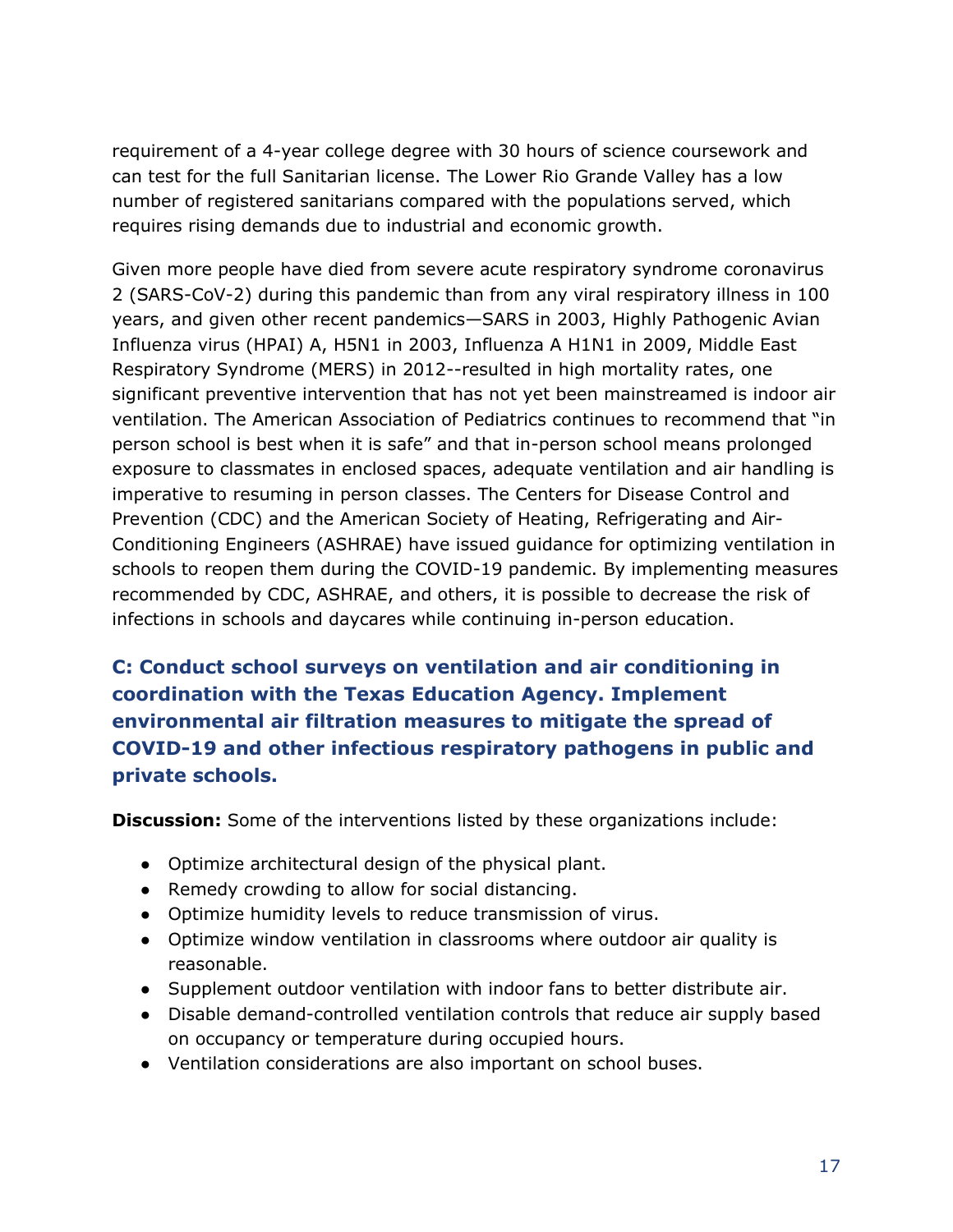● Use portable high efficiency particulate air (HEPA) fans/filtration systems to help enhance air cleaning.

Cost estimates for additional heating, ventilation, and air conditioning (HVAC) hardware range from \$500 to \$1500 per classroom. Increasing classroom space, for example, standing up temporary trailers would also incur additional costs. Most other interventions mentioned total costs between \$0 – \$99 per classroom.

#### <span id="page-19-0"></span>**Chronic Diseases**

### **A. Establish early intervention components of children's obesity prevention and education.**

**Discussion:** According to the American Community Survey<sup>[9](#page-13-0)</sup>, 40.5 percent of the population aged 18 years and younger live below the poverty level in border counties compared to only 22.6 percent in non-border counties. A striking total of 50.3 percent adults aged 18-64 have reported not having any health insurance compared to 26.7 percent for non-border counties, please see  $Table 1$  on page 7.

It is essential to start early during childhood to educate and prevent disease. Primary prevention with a focus on obesity is needed in our border counties that have a higher diabetes burden and obesity compared to the rest of Texas and the U.S. As we know, chronic conditions and comorbidities such as obesity have been a major risk factor for not only contracting COVID-19, but also associated with disease severity and death.

### **B. Establish an educational component on pulmonary complications at advanced age.**

**Discussion:** During the early stages of the COVID-19 pandemic until today, we have increased our medical knowledge and understanding of the severe acute respiratory syndrome coronavirus 2 (SARS‑CoV‑2), the way it enters our bodies, how it causes disease and we are starting to understand the long COVID-19 symptoms post recovery. The Texas-Mexico border population has been especially hard hit by COVID-19 with a high percentage of fatalities and morbidity during the pandemic. Border residents are disproportionately likely to have no health insurance, so education is our main public health goal to help decrease the morbidity and mortality in border counties.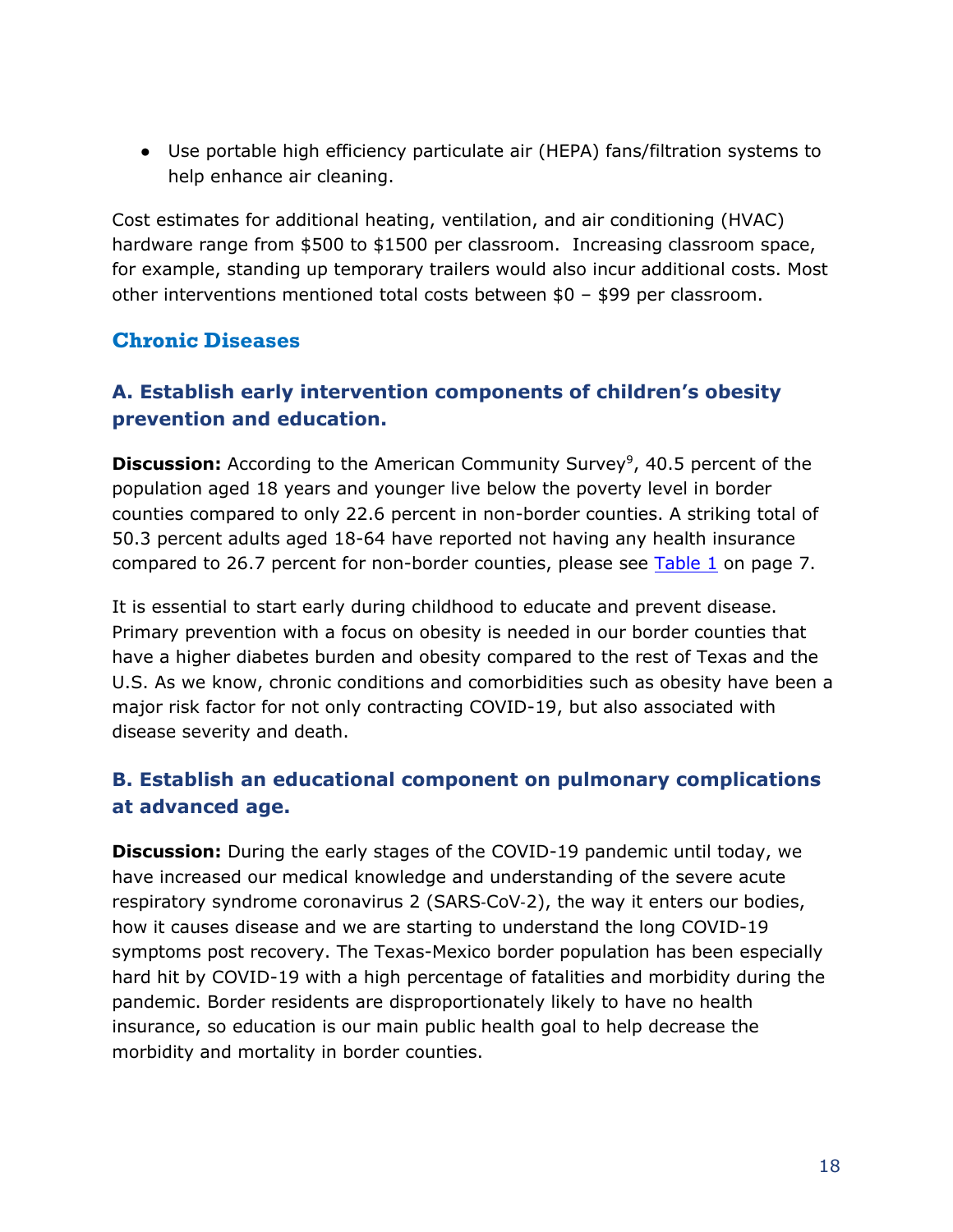Advanced age and underlying pulmonary disease placed patients at higher risk of severe COVID-19 disease, hospitalization and being placed on a ventilator.

Establishing an educational component on pulmonary complications at advanced age would help individuals in the healthcare setting and in the community understand the risks that complicate the disease.

#### <span id="page-20-0"></span>**Maternal Child Health**

### **A. Support sharing medical knowledge and training of border health professionals in coordination with the Texas Medical Association and the Texas Border Health Caucus.**

**Discussion:** COVID-19 is a novel disease threat. The scientific and medical community is still learning about the virus as well as how to effectively treat COVID-19. Research is ongoing and new data is coming out continually. It can be difficult to keep up with all the new information especially for actively practicing healthcare professionals in healthcare shortage areas like the border. Therefore, it is critical that the dissemination of knowledge and the provision of training be accessible to border health professionals. The burden of COVID-19 cases has been high along the border which has strained healthcare resources and taxed healthcare providers. Assisting professionals by disseminating knowledge and training is critical during a pandemic.

In addition, continuing provision of information about scientific advances and new and different treatments as well as training on new topics is particularly important for border professionals who have busy practices in this healthcare shortage area. Keeping professionals updated on new medical data and advances will strengthen and maintain the border healthcare work force.

The Texas Medical Association is a trusted resource for reliable medical and scientific knowledge, and the Border Health Caucus is a well-respected group that supports and advocates for border physicians. The Task Force of Border Health Officials recommends partnering with the Border Health Caucus to coordinate an information sharing and training initiative for border health professionals.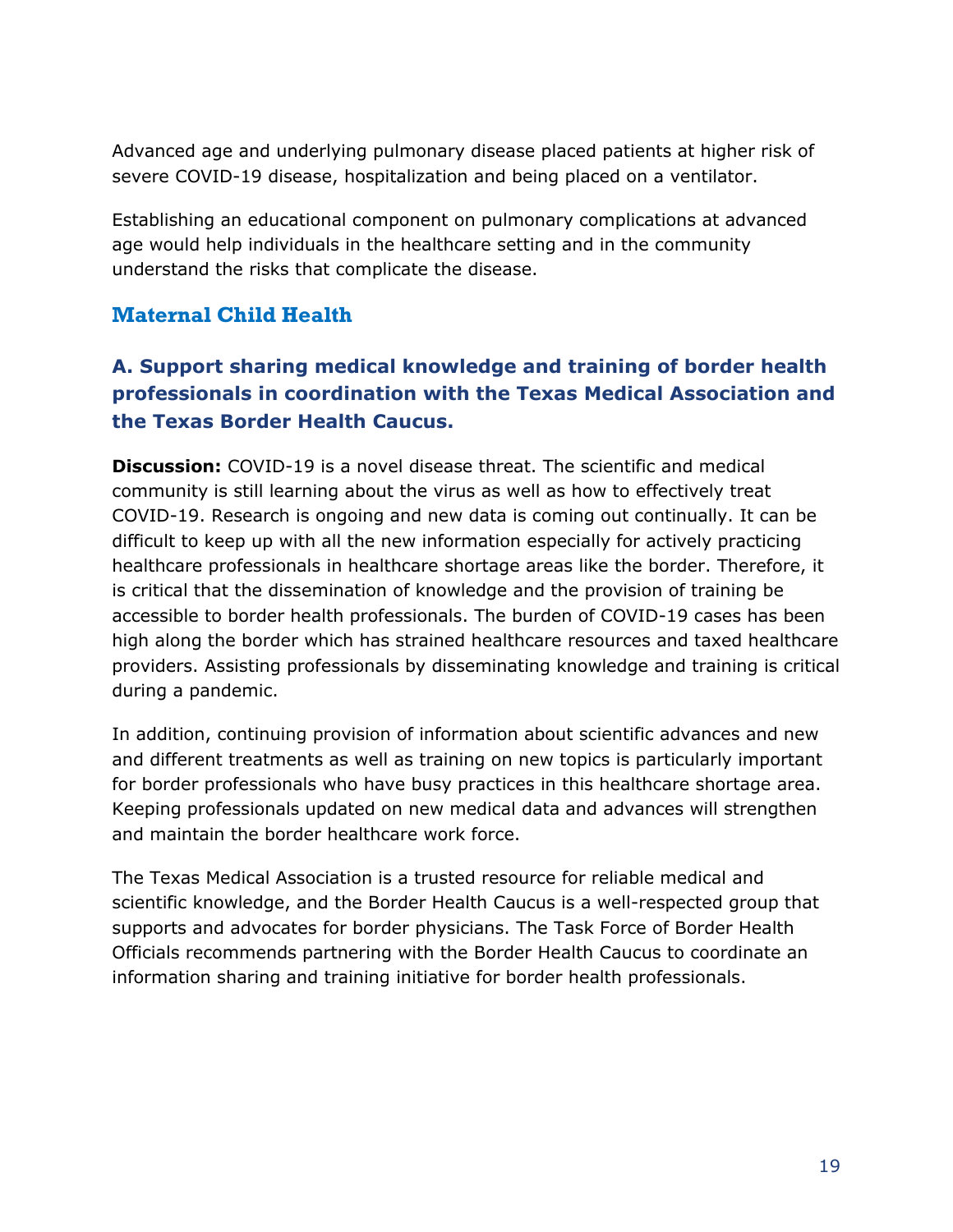### **B. Establish and fund outreach to pregnant mothers that are more at risk of early delivery and complications due to COVID-19.**

**Discussion:** It has been established that pregnant women are at increased risk of complications from COVID-19 and the risk is even greater with the Delta variant of the virus. If infected, pregnant and recently pregnant women are at an increased risk of developing severe disease requiring hospitalization. Pregnant women are also at increased risk of premature birth and may be at risk of other complications such as pregnancy loss due to COVID-19<sup>13</sup>. High COVID-19 case rates along the border coupled with higher birth rates in the Hispanic population than the non-Hispanic white population<sup>14</sup> combine to put this group at increased risk.

Hispanic or Latino people are 1.9 times more likely to become infected, 2.8 percent more likely to be hospitalized due to COVID-19, and 2.3 percent more likely to die from COVID-19 than non-Hispanic white people<sup>15</sup>. Therefore, it is critical that pregnant women are well-informed about how the virus spreads, how to prevent infection, the risks of infection, and the benefits of vaccination. This population is unique with different needs and concerns than other high-risk populations. A plan to develop and roll-out an outreach effort focusing on pregnant and recently pregnant women is crucial to protect the health of both women and their babies.

<sup>13</sup> [https://www.cdc.gov/coronavirus/2019-ncov/need-extra-precautions/pregnant](https://www.cdc.gov/coronavirus/2019-ncov/need-extra-precautions/pregnant-people.html)[people.html](https://www.cdc.gov/coronavirus/2019-ncov/need-extra-precautions/pregnant-people.html)

<sup>14</sup> [Texas Health Data -](https://healthdata.dshs.texas.gov/dashboard/births-and-deaths/live-births-2005-2017) Live Births (2005 - 2017)

<sup>15</sup>[https://www.cdc.gov/coronavirus/2019-ncov/covid-data/investigations](https://www.cdc.gov/coronavirus/2019-ncov/covid-data/investigations-discovery/hospitalization-death-by-race-ethnicity.html)[discovery/hospitalization-death-by-race-ethnicity.html](https://www.cdc.gov/coronavirus/2019-ncov/covid-data/investigations-discovery/hospitalization-death-by-race-ethnicity.html)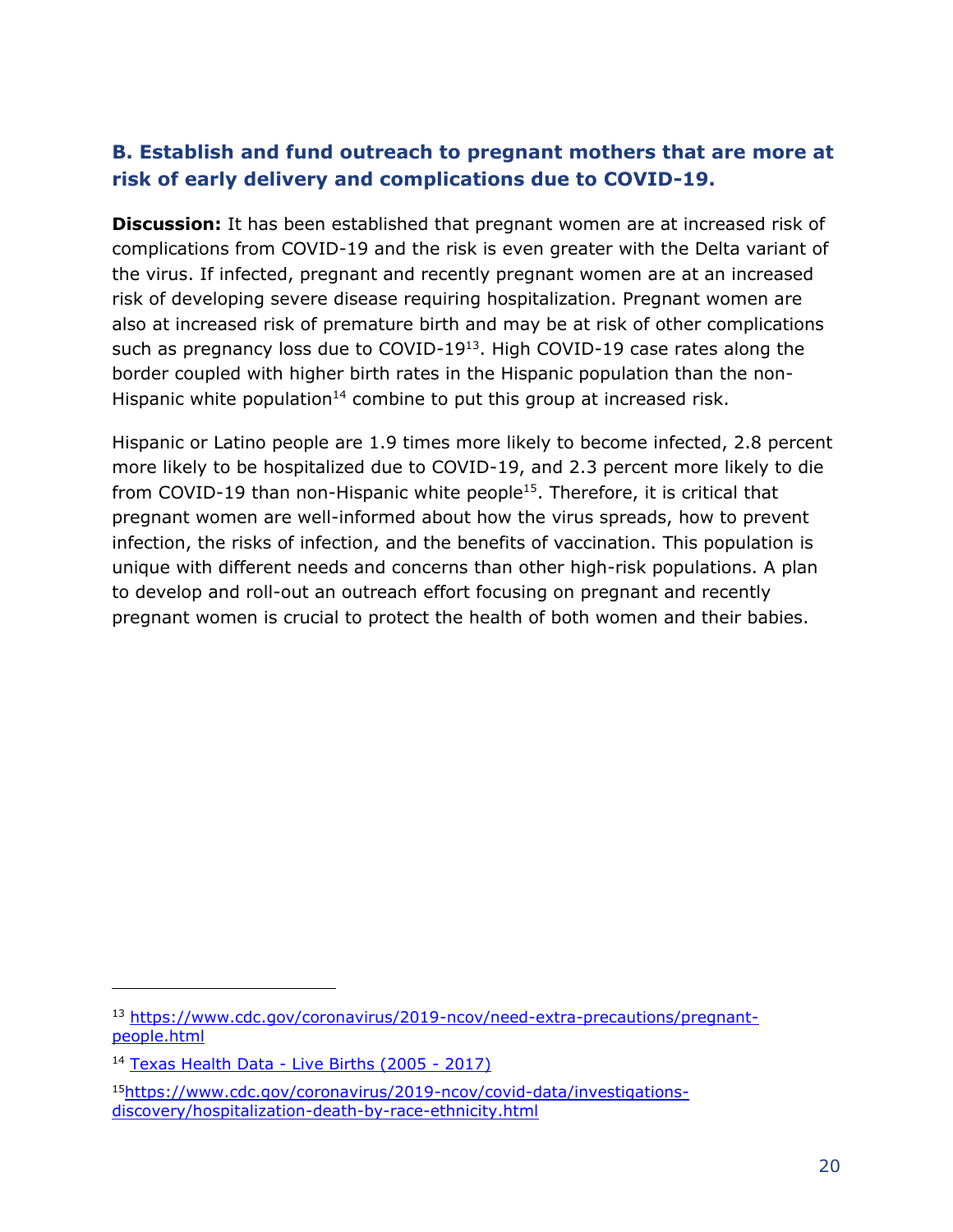## <span id="page-22-0"></span>**4.Conclusion**

Members of the Task Force of Border Health Officials (TFBHO) continue to respond to COVID-19 in their respective municipalities and areas of operation. They share the success of higher than average vaccination rates throughout the Texas border.

Subcommittee work groups have reviewed public health data and different factors impacting border public health. The TFBHO continues in their commitment to develop recommendations as part of short and long-term plans for the DSHS Commissioner. They are committed to further their cause as outlined in the statute and will continue to collaborate with all appropriate entities to support all five border public health priorities to achieve border and binational endeavors.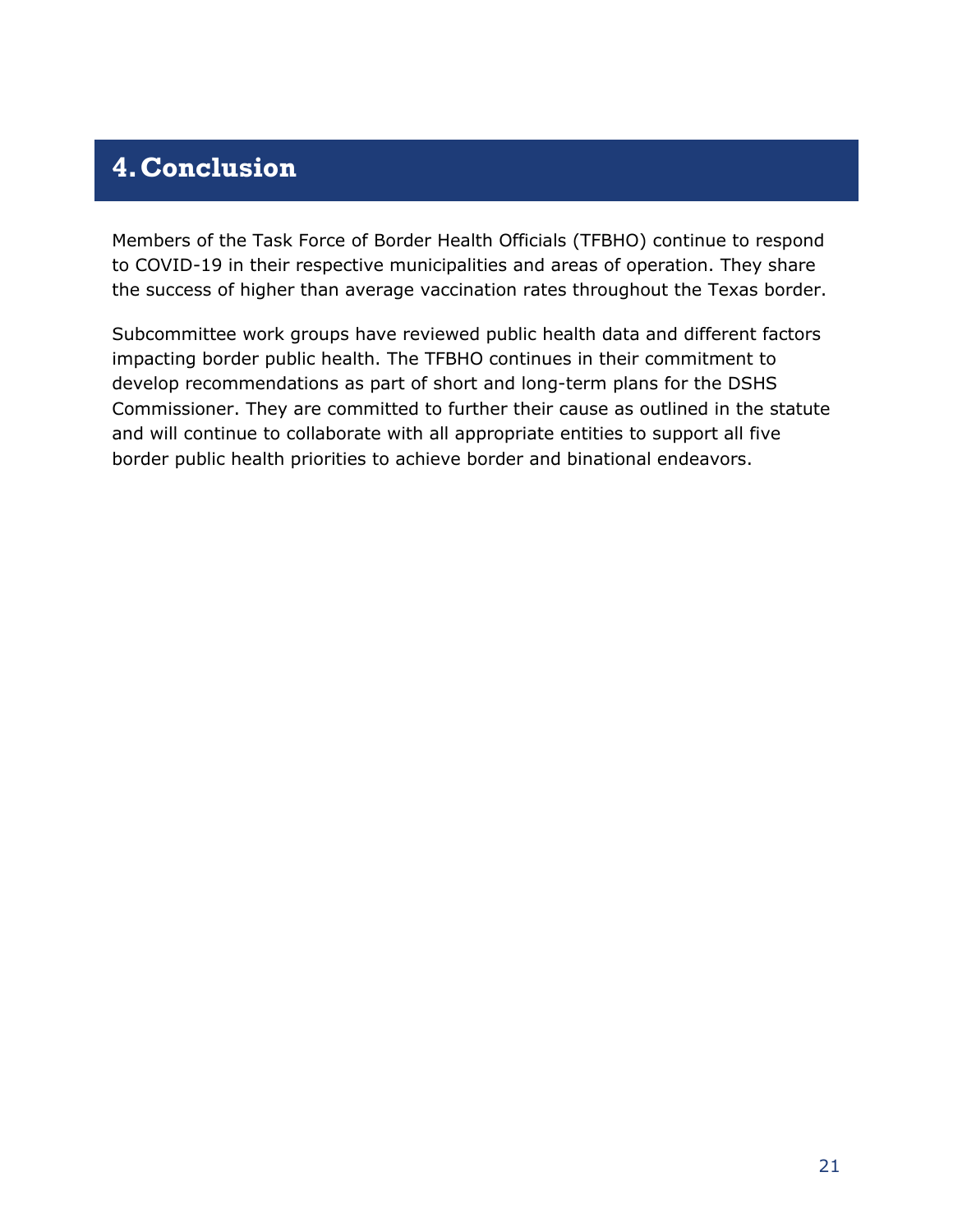# **List of Acronyms**

<span id="page-23-0"></span>

| <b>Acronym</b> | <b>Full Name</b>                                                             |
|----------------|------------------------------------------------------------------------------|
| <b>ASHRAE</b>  | American Society of Heating, Refrigerating and Air-Conditioning<br>Engineers |
| <b>CHW</b>     | Community Health Worker                                                      |
| COVID-19       | Coronavirus Disease of 2019                                                  |
| <b>DSHS</b>    | Department of State Health Services                                          |
| <b>HIF</b>     | Health Information Exchange                                                  |
| <b>HHSC</b>    | <b>Health and Human Services Commission</b>                                  |
| <b>OBPH</b>    | Office of Border Public Health                                               |
| <b>SARS</b>    | Severe Acute Respiratory Syndrome                                            |
| TFBHO          | Task Force of Border Health Officials                                        |